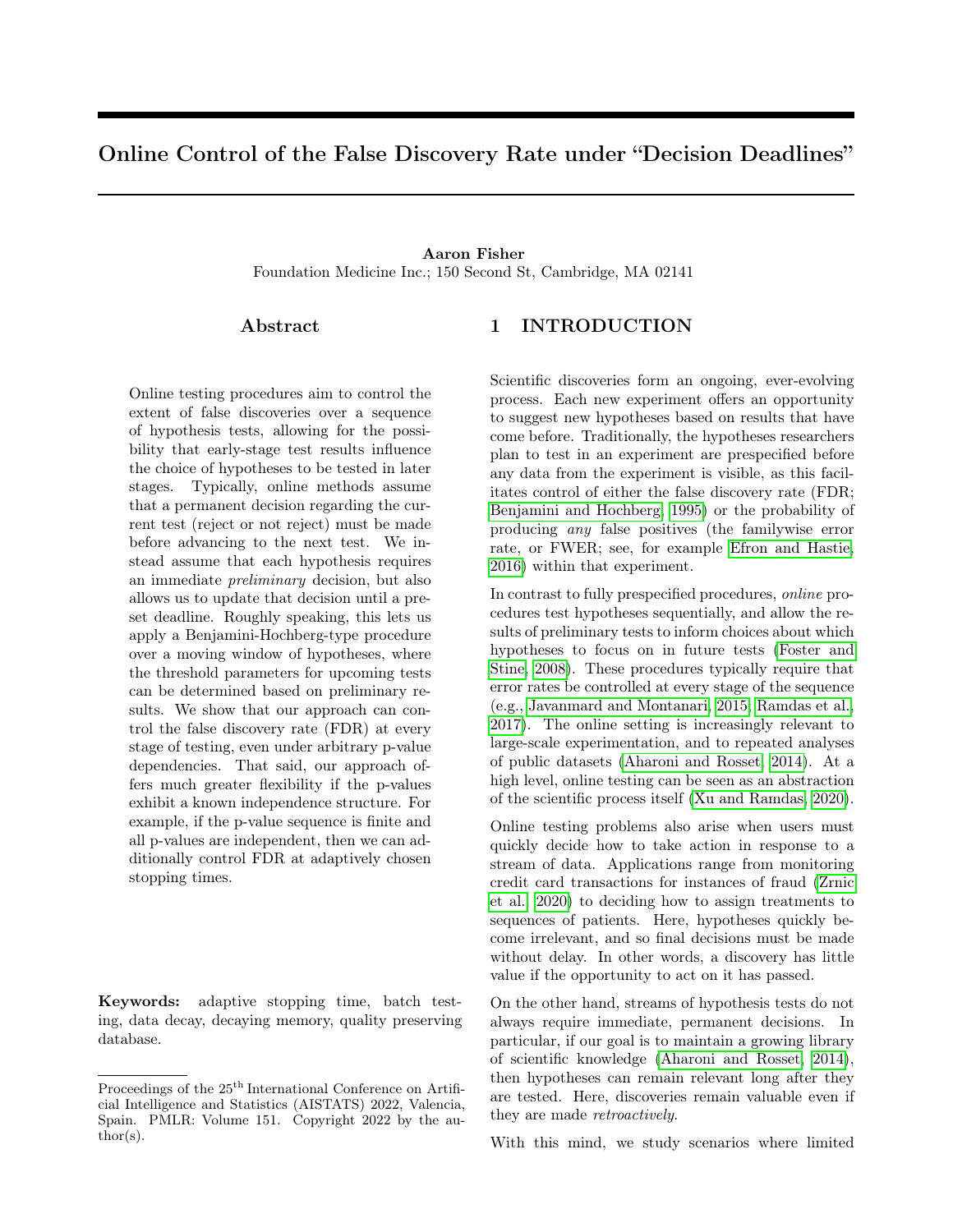forms of decision updating still add value. Specifically, we consider the setting where each hypothesis requires an immediate, preliminary decision (reject or not reject), but also allows us to update that decision until some preset deadline. To incorporate these "decision deadlines," we blend two existing procedures: the wellknown, offline [Benjamini and Hochberg](#page-7-0) (BH, [1995\)](#page-7-0) procedure, and an online procedure known as significance levels based on number of discoveries (LOND; [Javanmard and Montanari 2015;](#page-7-3) see also [Zrnic et al.,](#page-7-8) [2021\)](#page-7-8). Our procedure can reduce to LOND if all decisions must be made immediately, or to BH if all decisions can be updated indefinitely. Because the option for decision updates is limited to evolving subset of "active" hypotheses, we refer to our approach as *signif*icance thresholds based on active discoveries (TOAD).

We show that our approach can provide online FDR control under arbitrary p-value dependencies. That said, our approach offers greater power and flexibility when the p-values follow a known independence structure (e.g., independence across batches). In such cases, we allow the parameters used in setting significance thresholds to be determined based on preliminary results. This, in turn, lets us employ certain types of adaptive stopping rules without sacrificing FDR control. As a simple example, if our p-value sequence has finite length and follows independence, then we can still control FDR even if analysts end their experiments at any time due to especially strong preliminary results.

## 1.1 Outline

The remained of our paper is organized as follows. Section [1.2](#page-1-0) discusses the advantages of our approach relative to other methods in the literature. Section [1.3](#page-1-1) introduces relevant notation. Section [2](#page-2-0) presents the TOAD procedure along with its FDR guarantees. Section [3](#page-4-0) uses simulations to compare the power of TOAD to the power of similar methods introduced by [Zrnic](#page-7-7) [et al.](#page-7-7) [\(2020\)](#page-7-7). We conclude with a discussion of how our approach could be extended to incorporate the concept of "decaying memory" [\(Ramdas et al., 2017\)](#page-7-4).

All proofs are provided in the appendix. These proofs use a combination of methods from [Blanchard and](#page-7-9) [Roquain, 2008;](#page-7-9) [Javanmard and Montanari, 2015;](#page-7-3) [Ram](#page-7-4)[das et al., 2017;](#page-7-4) and [Zrnic et al., 2021.](#page-7-8) The appendix also includes additional simulations, and an applied analysis of fraud detection in credit card transactions (as in [Zrnic et al., 2020\)](#page-7-7).

## <span id="page-1-0"></span>1.2 Related Literature

In recent work that most closely resembles our own, [Zrnic et al.](#page-7-7) [\(2020\)](#page-7-7) propose two online methods for applying Benjamini-Hochberg procedures to batches of hypotheses (referred to as  $\text{Batch}_{\text{BH}}$  and  $\text{Batch}_{\text{BH}}^{\text{PRDS}}$ ). This batch testing framework forms a special case of online testing under decision deadlines, where the deadline for each test in a batch is the time of the last test in that batch.

Our work differs from that of [Zrnic et al.](#page-7-7) [\(2020\)](#page-7-7) in three substantial ways. First, our framing in terms of "deadlines" is more flexible than the batch structure used by [Zrnic et al..](#page-7-7) Second, we will show analytically that TOAD is at least as powerful as  $\text{Batch}_{\text{BH}}^{\text{PRDS}},$ and will show in simulations that it is typically more powerful (see Sections [2](#page-2-0) & [3,](#page-4-0) as well as the appendix). Finally, certain versions of our approach control FDR under arbitrary p-value dependencies, whereas [Zrnic](#page-7-7) [et al.](#page-7-7) [\(2020\)](#page-7-7) prove FDR control under an assumption of independence across batches.

In another approach that is conceptually similar to ours, [Zrnic et al.](#page-7-8) [\(2021\)](#page-7-8) suggest "revisiting" hypotheses by allowing duplicated test statistics in later stages (see their Section 3). We differ from [Zrnic et al.](#page-7-8) [\(2021\)](#page-7-8) in that we simultaneously update all active hypotheses at every stage rather than updating hypotheses individually.

The fact that TOAD can provide online FDR control under arbitrary p-value dependencies is nontrivial in the literature. Typically, online bounds on the FDR require either an independence condition on the p-values [\(Ramdas et al., 2017,](#page-7-4) [2018;](#page-7-10) [Tian and Ram](#page-7-11)[das, 2019;](#page-7-11) [Zrnic et al., 2020,](#page-7-7) [2021\)](#page-7-8), or a positive dependence condition [\(Fisher, 2021\)](#page-7-12). Three notable exceptions include the (reshaped) LOND method [\(Javan](#page-7-3)[mard and Montanari, 2015;](#page-7-3) [Zrnic et al., 2021\)](#page-7-8), upon which TOAD is based; certain forms of generalized alpha investing rules [\(Javanmard and Montanari, 2018,](#page-7-13) see their Theorem 3.6); and the SupLORD method [\(Xu and Ramdas, 2020\)](#page-7-6), which controls FDR under a dependence condition known as conditional superuniformity. We will employ this same condition in the next section, in order to improve the flexibility of TOAD. As an alternative to the traditional FDR, many online testing methods instead focus on controlling either the "modified" FDR or the marginal FDR [\(Foster and Stine 2008;](#page-7-2) [Aharoni and Rosset 2014;](#page-7-5) [Ramdas et al. 2017,](#page-7-4) [2018;](#page-7-10) [Tian and Ramdas 2019;](#page-7-11) [Zr](#page-7-8)[nic et al. 2021\)](#page-7-8).

## <span id="page-1-1"></span>1.3 Notation

Let  $H_1, H_2, \ldots$  be a possibly infinite sequence of hypotheses, and let  $P_1, P_2, \ldots$  be p-values associated with each hypothesis. Such a sequence can result either from a growing (streaming) dataset with an increasing number of subgroups, or from a series of dis-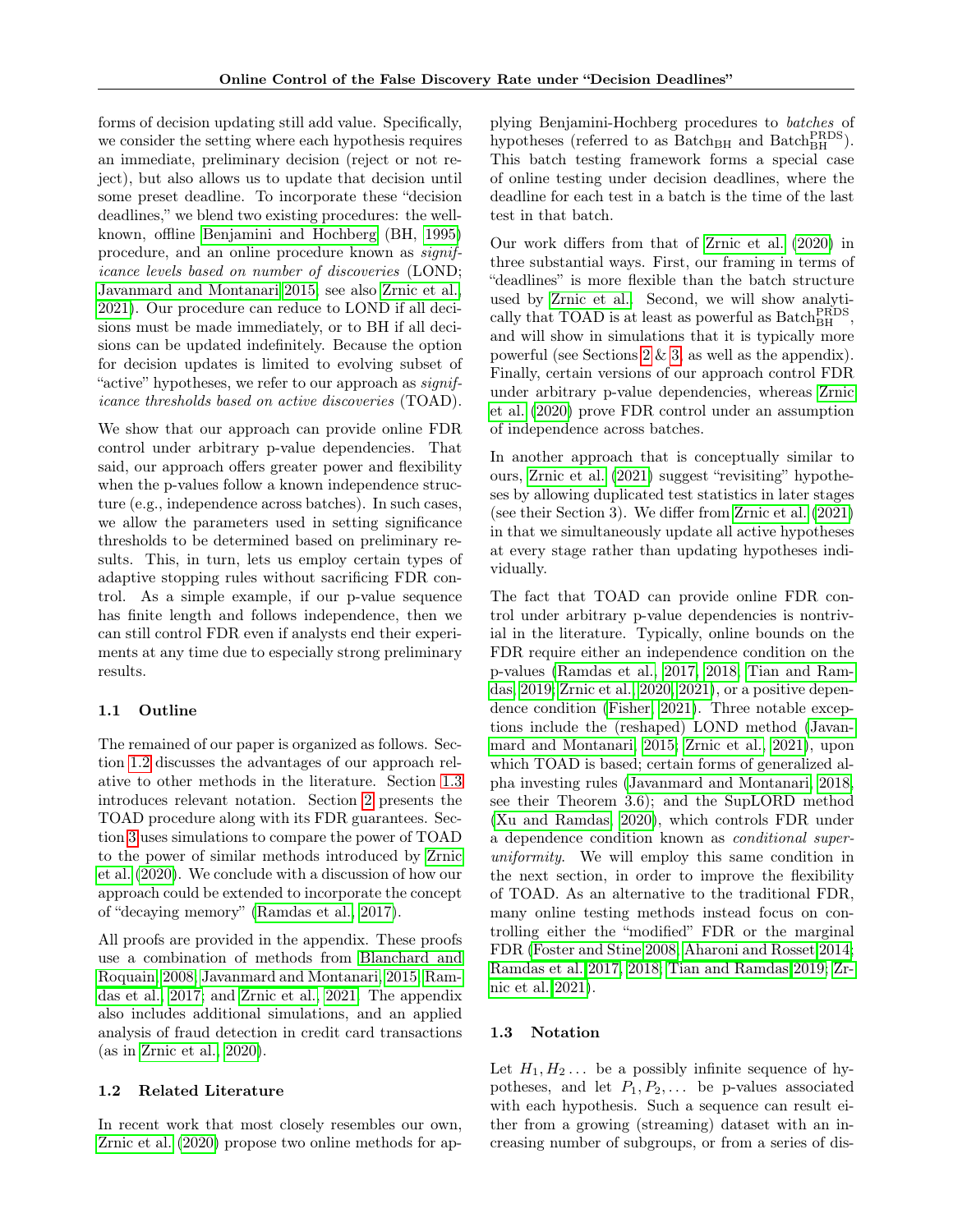tinct questions applied to a fixed dataset. As we discuss in the appendix, many forms of online decision making can be captured by this framework.

We consider the setting where, at each stage  $t$  of testing, we observe the next p-value  $P_t$  and must make an immediate, preliminary decision to reject or not reject  $H_t$ . However, we are also permitted to update our decision up until a preset deadline  $d_t \geq t$  (i.e., the decision for  $H_t$  cannot be altered after stage  $d_t$ ). We use  $\mathcal{C}_t$  to denote the set of "active" candidate hypotheses for which decisions can still be updated at stage t, i.e.,  $C_t = \{i \le t : d_i \ge t\}$ . For example, if we allow rejection decisions to be updated indefinitely, then  $d_t = \infty$  and  $\mathcal{C}_t = \{1, \ldots, t\}$  for all t. If we require final decisions instantaneously, then  $\mathcal{C}_t = \{d_t\} = \{t\}.$ 

Let  $\mathcal{R}_t \subseteq \{1, \ldots, t\}$  denote the indices for the hypotheses that we reject at stage t. Again, any differences in the sets of hypotheses rejected at consecutive stages must be limited to the hypotheses whose deadlines have not yet passed (i.e.,  $\{ \mathcal{R}_t \setminus \mathcal{C}_t \} = \{ \mathcal{R}_{t-1} \setminus \mathcal{C}_t \}.$ 

We define  $\mathcal{H}_0 \subseteq \mathbb{N}$  to be the indices corresponding to true null hypotheses, and define the FDR at time  $t$  to be

$$
\text{FDR}(t) = \mathbb{E}\left[\frac{|\mathcal{H}_0 \cap \mathcal{R}_t|}{1 \vee |\mathcal{R}_t|}\right],
$$

where  $a \vee b$  denotes the maximum over  $\{a, b\}$ . We use  $\alpha$  to denote a desired level at which to control FDR(t).

# <span id="page-2-0"></span>2 THRESHOLDS BASED ON ACTIVE DISCOVERIES (TOAD)

We first describe the original LOND procedure [\(Ja](#page-7-3)[vanmard and Montanari, 2015\)](#page-7-3), as this method forms the original inspiration for our proposed method. As input, LOND requires a sequence of nonnegative tuning parameters  $a_1, a_2, \ldots$  satisfying  $\sum_{i=1}^{\infty} a_i = 1$ . At each stage t, LOND rejects  $H_t$  if

<span id="page-2-1"></span>
$$
P_t \leq (|\mathcal{R}_{t-1}| + 1)a_t \alpha.
$$
 (1)

Once a hypothesis is rejected, it remains rejected in all future stages. [Javanmard and Montanari](#page-7-3) [\(2015\)](#page-7-3) show that, under a condition on the joint distribution of p-values, LOND controls FDR at every stage.

Building on this method, [Zrnic et al.](#page-7-8) [\(2021\)](#page-7-8) propose a "reshaped" version of LOND that controls FDR under any p-value dependency structure (see also Theorem 2.7 of [Javanmard and Montanari, 2015\)](#page-7-3). This version additionally takes as input a sequence of socalled *shape functions*  $\{\beta_i\}_{i=1}^{\infty}$ . Following [Blanchard](#page-7-9) [and Roquain](#page-7-9) [\(2008\)](#page-7-9), we say that  $\beta$  is a shape function if there exists a probability distribution  $\nu$  on  $\mathbb{R}_{>0}$  such that

<span id="page-2-2"></span>
$$
\beta(r) = \mathbb{E}_{X \sim \nu} \left[ X \times 1(X \le r) \right]. \tag{2}
$$

For example, when the number of stages  $(t_{\text{max}})$  is fi-nite, [Blanchard and Roquain](#page-7-9) consider setting  $\nu$  to be the distribution satisfying  $\mathbb{P}_{X\sim\nu}(X = x) \propto 1/x$ for each  $x \in \{1, \ldots, t_{\text{max}}\}$ . This produces the shape function  $\beta(r) = r \left( \sum_{i'=1}^{t_{\text{max}}} 1/i' \right)^{-1}$ , which mimics the transformation employed by [Benjamini and Yekutieli](#page-7-14) [\(2001\)](#page-7-14). To incorporate these shape functions  $\{\beta_i\}_{i=1}^{\infty}$ , [Zrnic et al.](#page-7-8) define the reshaped version of LOND to reject each  $H_t$  whenever  $P_t \leq \beta_t (|\mathcal{R}_{t-1}| \vee 1) a_t \alpha$ .

Our proposed procedure differs from (reshaped) LOND in three key ways. The first is a restriction, which is that we require users to select a common function  $\beta$  to be used at all stages. More specifically, users can set  $\beta$  to be either the identity function or a shape function. Setting  $\beta$  to be the identity function is the simplest and most powerful option, but setting  $\beta$  to be a shape function will improve our FDR guarantee (see details in Section [2.1\)](#page-3-0).

The second two differences are expansions. Rather than prespecifying all parameters  ${a_i}_{i=1}^{\infty}$ , we replace them with random nonnegative random variables  ${A_i}_{i=1}^{\infty}$  satisfying  $\sum_{i=1}^{\infty} A_i = 1$ , where each  $A_i$  can depend on the previously observed p-values. We define  $\tau_i \leq i-1$  to be the stage by which the  $i^{th}$  parameter  $A_i$  must be selected. That is, we require  $A_i$  to be a deterministic function of the first  $\tau_i$  p-values  $\{P_{i'}\}_{i' \leq \tau_i}$ .

In practice, we will see in the next section that our ability to choose  $\tau_i$  while still controlling FDR will depend on our knowledge of the p-value dependence structure. For example, if the p-values are known to be independent, we can set  $\tau_i = i - 1$ . However, if no assumptions can be confidently made of the p-value dependence structure, then we are typically limited to setting each  $\tau_i = 0$ , as in the original LOND procedure.

We also expand on LOND by allowing users to update rejection decisions for hypotheses whose deadlines have not yet passed. At each stage  $t$ , our goal will be to find the *largest set* of rejected indices  $\mathcal{R}_t \subseteq$  $\{1, \ldots, t\}$  that satisfies the following two properties: (1) decisions for nonactive hypotheses are not updated  $({\mathcal{R}}_t \setminus {\mathcal{C}}_t) = {\mathcal{R}}_{t-1} \setminus {\mathcal{C}}_t$ , and (2) for all  $i \in {\mathcal{R}}_t$ , we have  $P_i \leq \beta(1 \vee |\mathcal{R}_t|)A_i \alpha$ . The second property mimics the LOND condition (Eq [\(1\)](#page-2-1)), and will be used to show FDR control. We achieve these two properties as follows.

Algorithm 1. (TOAD) Take as input a function  $\beta$  (either the identity function or a shape function), and a value for  $A_1$ .

- 1. (Initialize) Set  $\mathcal{R}_0 = \emptyset$ . For any  $i \in \mathbb{N}$  such that  $\tau_i = 0$ , determine the value for  $A_i$ .
- 2. For each stage t: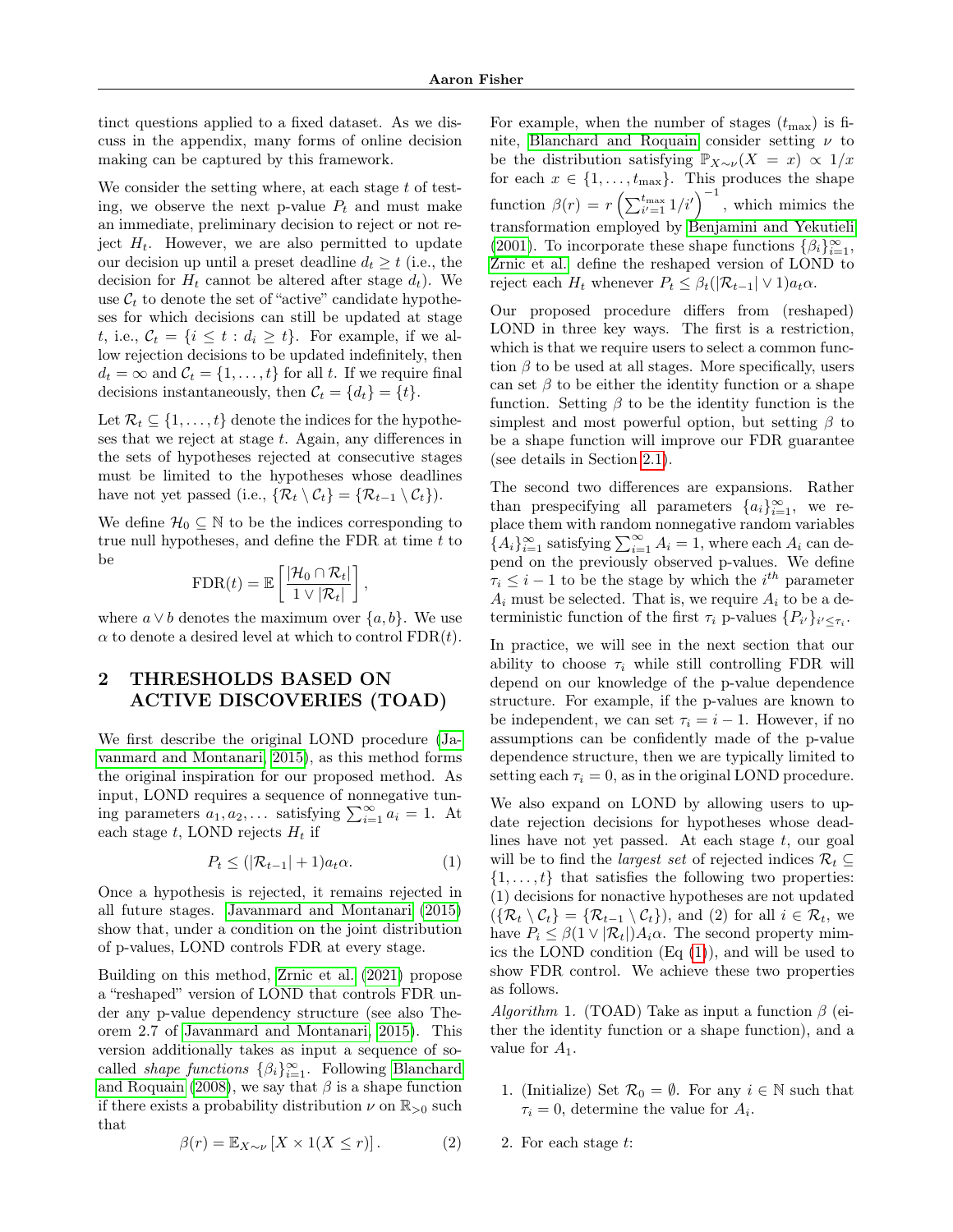- (a) (Save past rejections) Define  $\mathcal{R}_t^{\text{old}} = \mathcal{R}_{t-1} \backslash \mathcal{C}_t$ to be the set of previously rejected indices that are no longer being actively updated.
- (b) (Order test statistics) Let  $W_i = P_i/A_i$ , and let  $W_{(j,t)}$  be the  $j^{th}$  lowest value from the set  $\{W_i\}_{i \in \mathcal{C}_t}$ , such that  $W_{(1,t)} \leq \cdots \leq W_{(|\mathcal{C}_t|,t)}$ .
- (c) (Define current rejections) Reject the set of indices  $\mathcal{R}_t = \mathcal{R}_t^{\text{old}} \cup \{i \in \mathcal{C}_t : W_i \leq W_{(S_t, t)}\},\$ where

<span id="page-3-1"></span>
$$
S_t = \max\{j \le |\mathcal{C}_t| : W_{(j,t)} \le \alpha \beta (j + |\mathcal{R}_t^{\text{old}}|) \}.
$$
\n(3)

(d) (Set threshold parameters) For any  $i>t$  such that  $\tau_i = t$ , determine the value for  $A_i$ .

While TOAD can retroactively reject certain hypotheses, we show in the appendix that TOAD never reverses a previous rejection (i.e.,  $\mathcal{R}_t \subseteq \mathcal{R}_{t'}$  for any  $t < t'$ ). This monotonicity property is not strictly required by our framing, but may facilitate the procedure's implementation. For example, the property can prove useful if it is logistically straightforward to announce a new discovery, but difficult to retract a previously announced discovery.

We can think of TOAD as a generalization of both (reshaped) LOND and BH. In the special case where all rejection decisions must be finalized immediately (i.e.,  $\mathcal{C}_t = \{t\}$  and  $\beta$  is the identity function, our procedure reduces to a version of LOND with dynamically defined threshold parameters. If  $C_t = \{t\}$  and  $\beta$  is a shape function, then TOAD recovers the reshaped LOND method studied by [Zrnic et al.](#page-7-8) [\(2021\)](#page-7-8). At the other extreme, if our hypothesis sequence contains a finite number of elements (denoted by  $t_{\text{max}}$ ), and if all hypotheses remain active for the entire sequence (i.e.,  $\mathcal{C}_{t_{\text{max}}} = \{1, \ldots, t_{\text{max}}\}\text{, then we can recover the BH}$ algorithm setting  $A_i = 1/t_{\text{max}}$  for all i, setting  $\beta$  to be the identity function, and applying TOAD at stage  $t_{\max}$ .

As an intermediate setting, if hypotheses remain active according to a block structure then we can recover a procedure that closely resembles the  $Batch_{BH}$  and Batch $_{\text{BH}}^{\text{PRDS}}$  algorithms described by [Zrnic et al.](#page-7-7) [\(2020\)](#page-7-7). In fact, Batch<sup>PRDS</sup> can *also* be seen as a generalization of both BH and LOND [\(Zrnic et al., 2020\)](#page-7-7).

However, we show in the appendix that any hypothesis rejected by  $\text{Batch}_{\text{BH}}^{\text{PRDS}}$  is also rejected by TOAD. Our simulations in Section [3](#page-4-0) show that the reverse is not true, and that TOAD typically achieves higher power than Batch<sup>PRDS</sup>. One approximate explanation for this power difference is that TOAD makes more modifications to the underlying BH procedure than  $\text{Batch}_{\text{BH}}^{\text{PRDS}}$  does.  $\text{Batch}_{\text{BH}}^{\text{PRDS}}$  can be implemented by repeatedly applying BH to a sequence of batches, using the number of previous rejections to inform the alpha-level used for the next application of BH. By contrast, TOAD modifies the BH procedure itself by adding the number of previous rejections  $(|\mathcal{R}^{old}_t|)$  in Eq [\(3\)](#page-3-1). More formally, for  $\beta$  equal to the identity function, Batch<sub>BH</sub> can be seen as replacing  $\alpha\beta(j + |R_t^{\text{old}}|) =$  $\alpha \times (j + |\mathcal{R}^{\text{old}}_{t}|)$  in our Eq [\(3\)](#page-3-1) with the smaller quantity  $\{\alpha (1+|\mathcal{R}^{\text{old}}_t|/|\mathcal{C}_t|)\}\times j$  (see details in the appendix).

#### <span id="page-3-0"></span>2.1 FDR Control

Next, we outline sufficient conditions for FDR control. Our first assumption places restrictions on how the thresholds can be selected. This assumption can be ensured by design.

<span id="page-3-4"></span>Assumption 1. (Threshold selection) For each  $i \in \mathbb{N}$ ,  $A_i$  is a deterministic function of the first  $\tau_i$  p-values, denoted by  $\mathcal{P}_{\tau_i} = \{P_1, \ldots, P_{\tau_i}\}.$ 

Next, we assume that users have access to conditionally valid test statistics for each hypothesis. Specifically, we assume that the p-value  $P_i$  for any true null  $H_i$  is conditionally (super)uniformly distributed, given the information used to select  $A_i$ .

<span id="page-3-2"></span>Assumption 2. (Conditional super-uniformity) For any  $i \in \mathcal{H}_0$ , we have  $\mathbb{P}(P_i \leq u | \mathcal{P}_{\tau_i}) \leq u$  for all  $u \in [0, 1]$ and all realizations of  $\mathcal{P}_{\tau_i}$ .

This assumption is based on super-uniformity assumptions used by [Foster and Stine](#page-7-2) [\(2008,](#page-7-2) see their Eq (10)); [Aharoni and Rosset](#page-7-5) [\(2014,](#page-7-5) see their Assumption 1); [Ramdas et al.](#page-7-4) [\(2017\)](#page-7-4); [Xu and Ramdas](#page-7-6) [\(2020\)](#page-7-6) and [Zrnic et al.](#page-7-8) [\(2021\)](#page-7-8). The assumption is also conceptually similar to a condition used by [Javanmard and](#page-7-3) [Montanari](#page-7-3) [\(2015,](#page-7-3) see their Eq (8)).

In practice, Assumption [2](#page-3-2) can often restrict us to define parameters  $A_i$  only based on the previous pvalues that are *independent* of  $P_i$ , that is, setting  $\tau_i$ far enough in advance to ensure that  $\{P_{i'}\}_{i' \leq \tau_i}$   $\perp$  $P_i$ . [Zrnic et al.](#page-7-8) [\(2021\)](#page-7-8) point out that such a strategy is sufficient to ensure Assumption [2.](#page-3-2) Moreover, [Fisher](#page-7-12) [\(2021\)](#page-7-12) show that if  $P_i$  is continuous and wellcalibrated, then the only way to satisfy Assumption [2](#page-3-2) is if  $\{P_{i'}\}_{i'\leq\tau_i} \perp P_i$ . Here, the term well-calibrated means that there exists no alternative, more powerful p-value  $P'_i$  that can be defined as a deterministic function of  $\{P_1, \ldots, P_{\tau_i}, P_i\}$  such that  $P'_i$  also satisfies Assumption [2,](#page-3-2)  $P'_i \leq P_i$ , and  $\mathbb{P}(P'_i \neq P_i) > 0$ . [Zrnic](#page-7-8) [et al.](#page-7-8) also note that setting parameters in advance is a natural way to capture the logistical delays that can occur between test specification and test completion.

Next, we define a condition regarding positive dependence of the p-values.

<span id="page-3-3"></span>Assumption 3. (Conditional positive dependence) For any set of positive integers  $\{t, r, i\}$  satisfying  $r, i \leq t$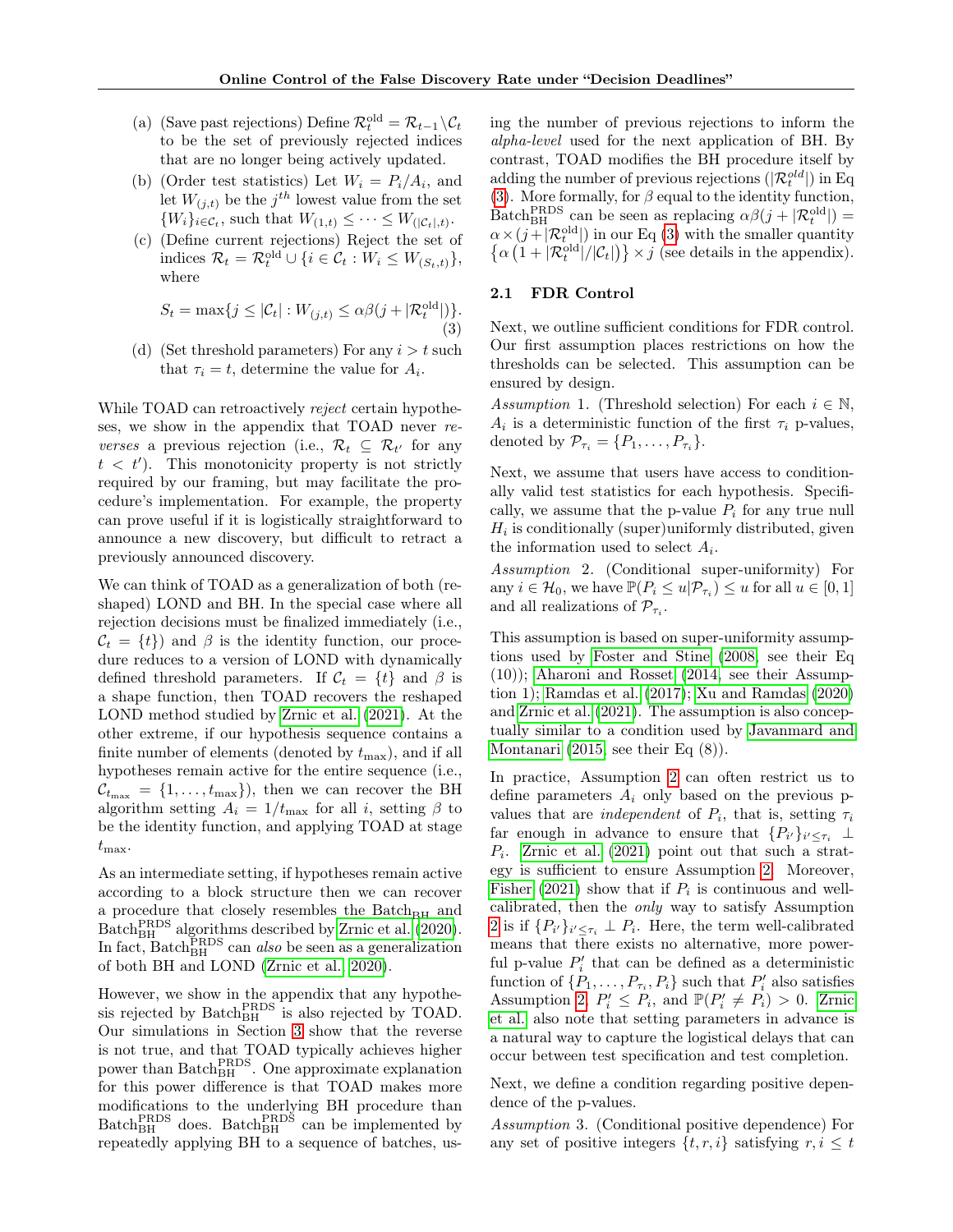and  $H_i \in \mathcal{H}_0$ , the probability

$$
\mathbb{P}(1 \vee |\mathcal{R}_t| \leq r | P_i \leq u, \mathcal{P}_{\tau_i})
$$

is nondecreasing in  $u$ .

Roughly speaking, Assumption [3](#page-3-3) says that higher pvalues imply a higher probability that  $|\mathcal{R}_t|$  is small. We show in the appendix that this condition holds under a version of "positive regression dependence on a subset" (PRDS; [Benjamini and Yekutieli, 2001\)](#page-7-14), as well as a monotonicity assumption applied to the parameters  $A_i$ . This monotonicity assumption is satisfied if, for example, any adaptively defined parameter  $A_i$  is monotonically decreasing in the p-values observed so far.

We are now prepared to show FDR control for our procedure.

<span id="page-4-1"></span>**Theorem [1](#page-3-4).** (FDR Control) Under Assumptions 1  $\&$ [2,](#page-3-2) TOAD satisfies  $FDR(t) \leq \alpha$  for any  $t \in \mathbb{N}$  if either of the following conditions hold:

- 1. (Positive dependence) Assumption [3](#page-3-3) holds and β is the identity function; or
- <span id="page-4-2"></span>2. (General dependence)  $\beta$  is a shape functions in the form of Eq  $(2)$ .

Theorem [1](#page-4-1) carries immediate implications for controlling  $\mathbb{E}[FDR(T)]$  at an adaptively determined stopping time T. If our hypothesis sequence is finite, and if we can define our parameters  $A_t$  adaptively while still satisfying Assumption [2](#page-3-2) (see discussion above), then we can incorporate an adaptive stopping time  $T$  by simply setting  $A_t = 0$  for all  $t > T$ , and completing the test procedure up to and including the final stage.

That said, there are two important caveats to this way of capturing adaptive stopping times. The first is that certain adaptive stopping rules may lead to violations of Assumption [3,](#page-3-3) requiring us to either carefully verify this assumption or to appeal to Part [2](#page-4-2) of Theorem [1](#page-4-1) instead. The second is that these forms of adaptive stopping rules become limited when researchers set parameters  $A_i$  several stages in advance  $(\tau_i < i - 1)$ . By specifying the parameter for a future test, a researcher also implicitly commits to completing that future test. Although they can adaptively choose to stop all testing for stages where parameters have not yet been determined, they cannot choose to avoid tests that have already been specified.

# <span id="page-4-0"></span>3 SIMULATIONS

In this section, we investigate the effect of the deadline structure on TOAD's power. We also compare TOAD

against two methods introduced by [Zrnic et al.](#page-7-7) [\(2020\)](#page-7-7), and against a "naive" version of BH.

We adopt a simulation setup based the one used by [Zrnic et al.](#page-7-7) [\(2020;](#page-7-7) differences are noted below). We define a sequence of  $t_{\text{max}} = 3000$  test statistics  $(Z_1, \ldots Z_{t_{\text{max}}}) \sim N(\mu, \Sigma)$ , where  $\mu = (\mu_1, \ldots, \mu_{t_{\text{max}}})$  is a sequence of mean parameters and  $\Sigma$  is a covariance matrix defined in detail below. For each test statistic  $Z_i$ , our null hypothesis  $H_i$  is that  $E(Z_i) = 0$ , and our alternative hypothesis is that  $E(Z_i) = 3$ . We use  $\pi_1$ to denote the proportion of null hypotheses that are false. In each simulation iteration, we select a random subset of  $\left[ (1 - \pi_1)t_{\text{max}} \right]$  indices for which we set  $\mu_i = 0$ (i.e., we simulate  $Z_i$  from the null distribution). We set the remaining mean parameters equal to 3.

To define deadline parameters, we will say that hypotheses remain active within "batches" of tests, and use  $n_{\text{batch}}$  to denote the batch size. For each  $i \in$  $\{1, \ldots, t_{\text{max}}\},$  we set the deadline  $d_i$  to be the smallest multiple of  $n_{\text{batch}}$  that is no less than i, that is,  $d_i = \min\{kn_{\text{batch}} : k \in \mathbb{N} \text{ and } i \leq kn_{\text{batch}}\}.$  For example, if  $n_{\text{batch}} = 100$ , then  $d_i = 100$  for  $i \in [1, 100]$ ;  $d_i = 200$  for  $i \in [101, 200]$ ; and so on. We define  $\Sigma$  so that  $Var(Z_i) = 1$  for all i;  $Cov(Z_i, Z_j) = \rho$  if  $i \neq j$ , but *i* and *j* are in the same batch; and  $Cov(Z_i, Z_j) = 0$ if  $i$  and  $j$  are not in the same batch

We simulate all combinations of  $\rho \in \{0, 0.5\}$ ;  $n_{\text{batch}} \in$ {10, 100, 1000}; and

$$
\pi_1 \in \{0.01, 0.02, \ldots, 0.09, 0.1, 0.2, 0.3, 0.4, 0.5\}.
$$

For each combination, we simulate 500 iterations.

Our simulation setup differs from that of [Zrnic et al.](#page-7-7) [\(2020\)](#page-7-7) in two ways. Most notably, [Zrnic et al.](#page-7-7) only simulate the case where  $\rho = 0$ , as most of the methods they develop are designed for the case of independent test statistics. [Zrnic et al.](#page-7-7) also use a Bernoulli distribution to determine whether each test statistic  $Z_i$ is generated from a null distribution or an alternative distribution, meaning that the realized proportion of truly null hypotheses varies slightly across simulation iterations.

#### 3.1 Comparator Methods

As comparators for TOAD, we primarily consider the Batch<sub>BH</sub> and Batch<sub>BH</sub><sup>PRDS</sup> algorithms [\(Zrnic et al.,](#page-7-7) [2020\)](#page-7-7). The first method,  $Batch_{BH}$ , is proven to control FDR under an independence assumption. The second method,  $\text{Batch}_{\text{BH}}^{\text{PRDS}}$ , is proven to control FDR if test statistics are independent across batches and positively dependent within each batch. Thus, we expect  $\text{Batch}_{\text{BH}}$  to achieve higher power than  $\text{Batch}_{\text{BH}}^{\text{PRDS}}$ , potentially at the cost of FDR control.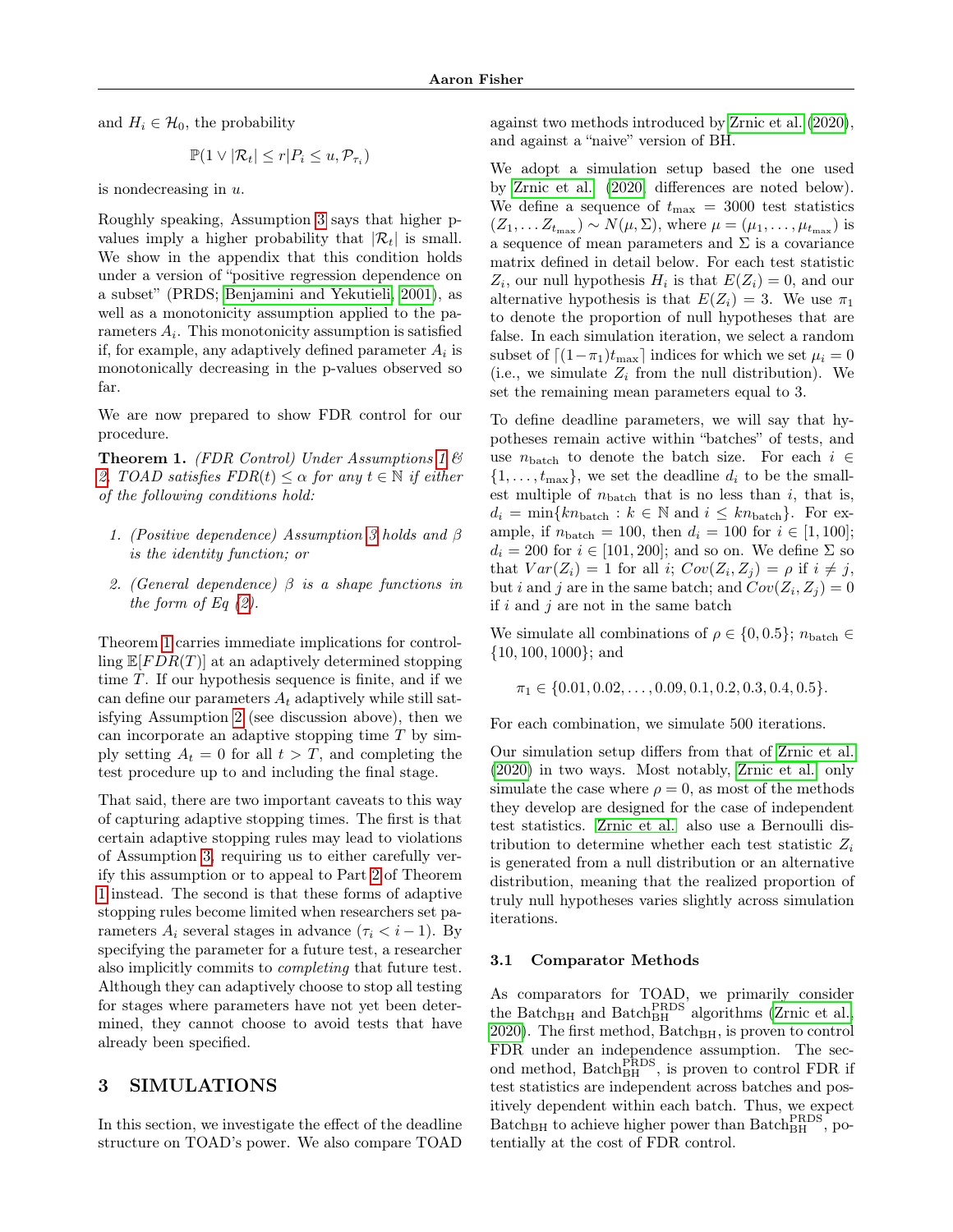For the tuning parameters of TOAD, we set  $\beta$  equal to the identity function, and set  $\tau_i = 0$  and  $A_i = 1/t_{\text{max}}$ for all *i*. Similarly, for Batch $_{BH}^{PRDS}$ , we use the implementation defined in [Zrnic et al.'](#page-7-7)s appendix, and use tuning parameters that place equal weight on each batch. For Batch<sub>BH</sub>, we use the implementation and tuning parameters described in [Zrnic et al.'](#page-7-7)s simulations.

We also compare against the "naive" approach of running BH separately in each batch at an alpha level of  $\alpha(t_{\text{max}}/n_{\text{batch}})^{-1}$ , where  $t_{\text{max}}/n_{\text{batch}}$  is the number of batches. We refer to this last method as "Naive-BH." For completeness, we briefly show in the appendix that Naive-BH also controls the false discovery rate whenever the p-values are positively dependent.

For all of the above methods, we set  $P_i = \Phi(-Z_i)$ , where  $\Phi$  is the CDF of a standard normal distribution. That is, we define each p-value to be the result of a one-sided test of  $H_i$ .

#### 3.2 Simulation Results

Figure [1](#page-5-0) shows the simulated power for each method tested, where power is defined as the expected proportion of alternative hypotheses that are rejected in any one experiment. Figure [2](#page-6-0) shows the FDR for each procedure.

 $Batch_{BH}$  consistently generates the highest power, with TOAD generating the second highest. The one exception comes when batches sizes are large  $(b =$ 1000), in which case TOAD and Batch<sub>BH</sub> have comparable power. To some extent, this is to be expected, as TOAD provides stronger FDR guarantees than Batch $_{BH}$  does. Indeed, we see that when the assumptions of  $Batch_{BH}$  are violated due to withinbatch correlation, Batch<sub>BH</sub> produces an inflated FDR (see Figure [2\)](#page-6-0).

On the other hand,  $Batch<sub>BH</sub><sup>PRDS</sup>$  offers FDR guarantees that are more comparable to those of TOAD. Thus,  $\text{Batch}_{\text{BH}}^{\text{PRDS}}$  forms an especially informative comparator. We see that TOAD has higher power than Batch<sub>BH</sub> across all scenarios, as we would expect from our analytical result in the appendix.

In addition to these experiments, we simulated cases where the test statistics follow a first order autoregressive process, as well as cases where each mean parameter  $\mu_i$  corresponding to an alternative distribution is randomly generated (as in [Zrnic et al., 2020\)](#page-7-7). Neither variation led to a substantial change in results (see details in the appendix).



<span id="page-5-0"></span>Figure 1: Simulated power for each method – We simulate test statistics under a "batch" structure, where all hypotheses in a batch share a common deadline. The test statistics are normally distributed with possible within-batch correlation (denoted by columns). For each null hypothesis  $H_i : \mathbb{E}(Z_i) = 0$ , we generate onesided p-values as  $\Phi(-Z_i)$ , where  $\Phi$  is the cumulative distribution function for a standard normal distribution. Shaded ribbons show a range of  $\pm$  two Monte Carlo standard errors  $(\sqrt{\frac{1}{500}Var(|\mathcal{R}_{t_{\text{max}}}\cap \bar{\mathcal{H}}_0|/|\bar{\mathcal{H}}_0|)},$ where 500 is the number of simulation iterations and  $\bar{\mathcal{H}}_0$  is the set of false nulls), although these errors are negligible in many cases. The Batch<sub>BH</sub> method generates the highest power, but also requires the strongest assumptions in order to guarantee control of the FDR. Of the methods that ensure FDR control for positively dependent test statistics, TOAD achieves the highest power.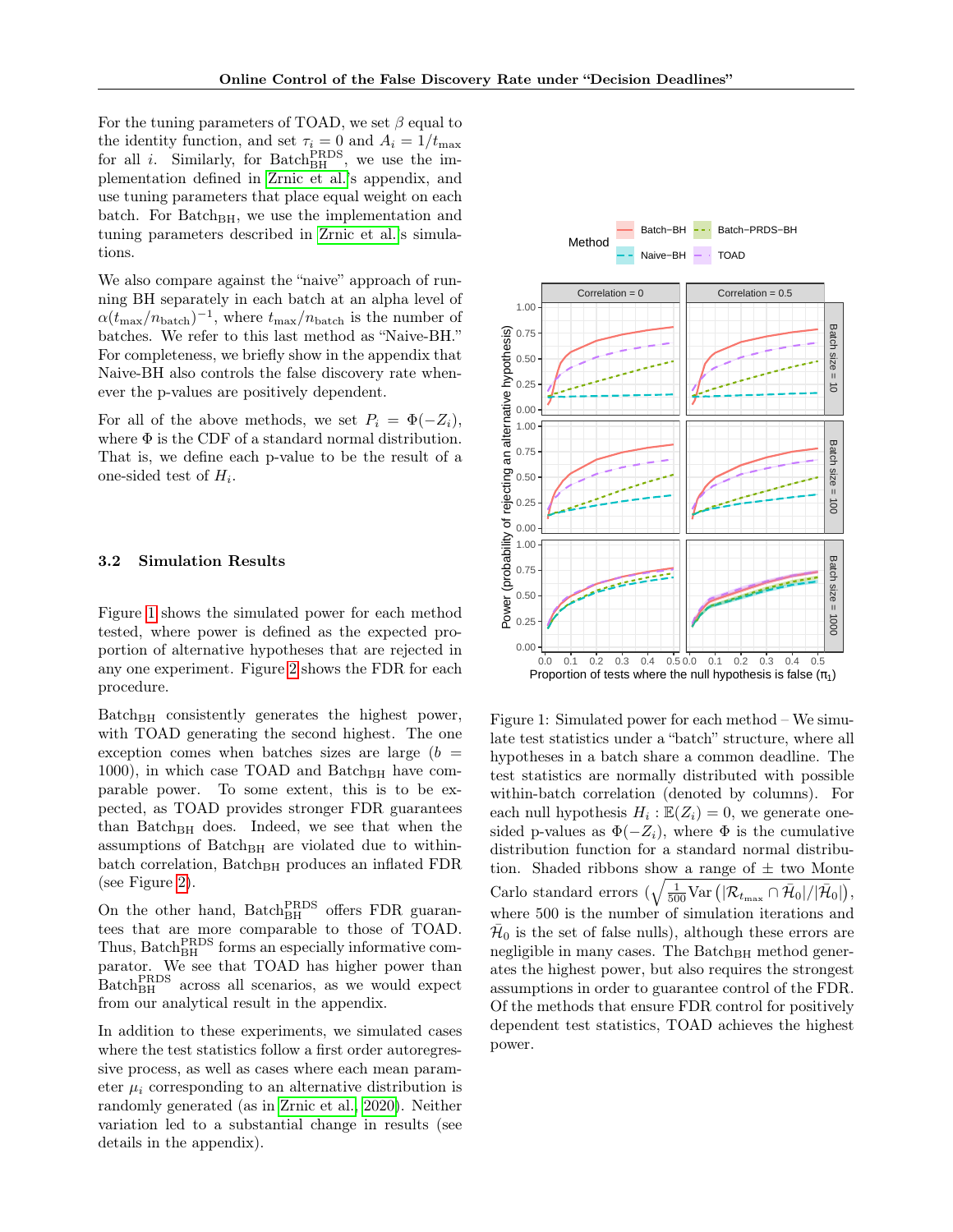

We have proposed an online version of the [Benjamini](#page-7-0) [and Hochberg](#page-7-0) [\(1995\)](#page-7-0) method that allows for limited forms of decision updating. Our procedure controls the FDR under arbitrary p-value dependence structures. If partial knowledge of the p-value dependence structure is available, we can additionally control FDR under certain forms of adaptive stopping rules. Compared to similar procedures with comparable FDR guarantees, we find that our approach also provides superior power.

We conclude by discussing an immediate extension that incorporates the concept of "decaying memory." [Ramdas et al.](#page-7-4) [\(2017\)](#page-7-4) remark that, in short-term forecasting problems, hypotheses tested in the distant past have little bearing on our decisions at present. With this in mind, they propose a "decaying memory" variation of FDR that places more weight on recently tested hypotheses. That is, they focus on multiplicity corrections for the discoveries currently in use, rather than for all discoveries made over the course of an experiment.

In some ways, the idea that hypotheses from the distant past carry less importance at present is a natural complement to the idea that hypotheses eventually pass a deadline beyond which any retroactive discovery is irrelevant. Thus, one fruitful avenue of future research could be to formally blend the ideas of decaying memory and deadlines.

A simply way of doing this is to omit "outdated" or "forgotten" hypotheses from the FDR computation, resulting in

$$
\text{FDR}_{\text{recent}}(t) = \mathbb{E}\left[\frac{|\mathcal{H}_0 \cap \mathcal{R}_t \cap \mathcal{C}_t|}{1 \vee |\mathcal{R}_t \cap \mathcal{C}_t|}\right].
$$

It is straightforward to show that TOAD controls  $FDR_{recent}(t)$  if we (1) relax the requirement that FDR<sub>recent</sub>(t) if we (1) relax the requirement that  $\sum_{i=1}^{\infty} A_i \leq 1$  to instead require that  $\sum_{i \in \mathcal{C}_t} A_i \leq 1$ for all t, and (2) replace  $\mathcal{R}_t^{\text{old}}$  with the empty set  $\emptyset$ throughout the procedure (see the appendix). Under such a procedure, the parameters  $A_i$  from outdated hypotheses can be "recycled" towards future tests.

However, an important caveat is that  $FDR_{recent}(T)$ is more difficult to control under adaptive stopping times T. Before, we were able to control  $FDR(T)$ simply by controlling  $FDR(t_{\text{max}})$  (Section [2.1\)](#page-3-0). Here though, controlling  $FDR_{recent}(t_{\text{max}})$  is not sufficient for controlling  $FDR_{recent}(T)$ . Roughly speaking,  $FDR_{recent}(t_{\text{max}})$  "forgets" the information that would have been necessary to control error rates at earlier times.



<span id="page-6-0"></span>Figure 2: Simulated FDR for each method – Again, shaded ribbons show a range of ± two Monte Carlo standard errors  $(\sqrt{\frac{1}{500} \text{Var}(|\mathcal{H}_0 \cap \mathcal{R}_{t_{\text{max}}}|/(1 \vee |\mathcal{R}_{t_{\text{max}}}|))},$  where 500 is the number of simulation iterations). The dashed line shows our desired FDR level. We see that the power of Batch<sub>BH</sub> can come at the cost of inflated FDR in the face of within-batch correlation (right column).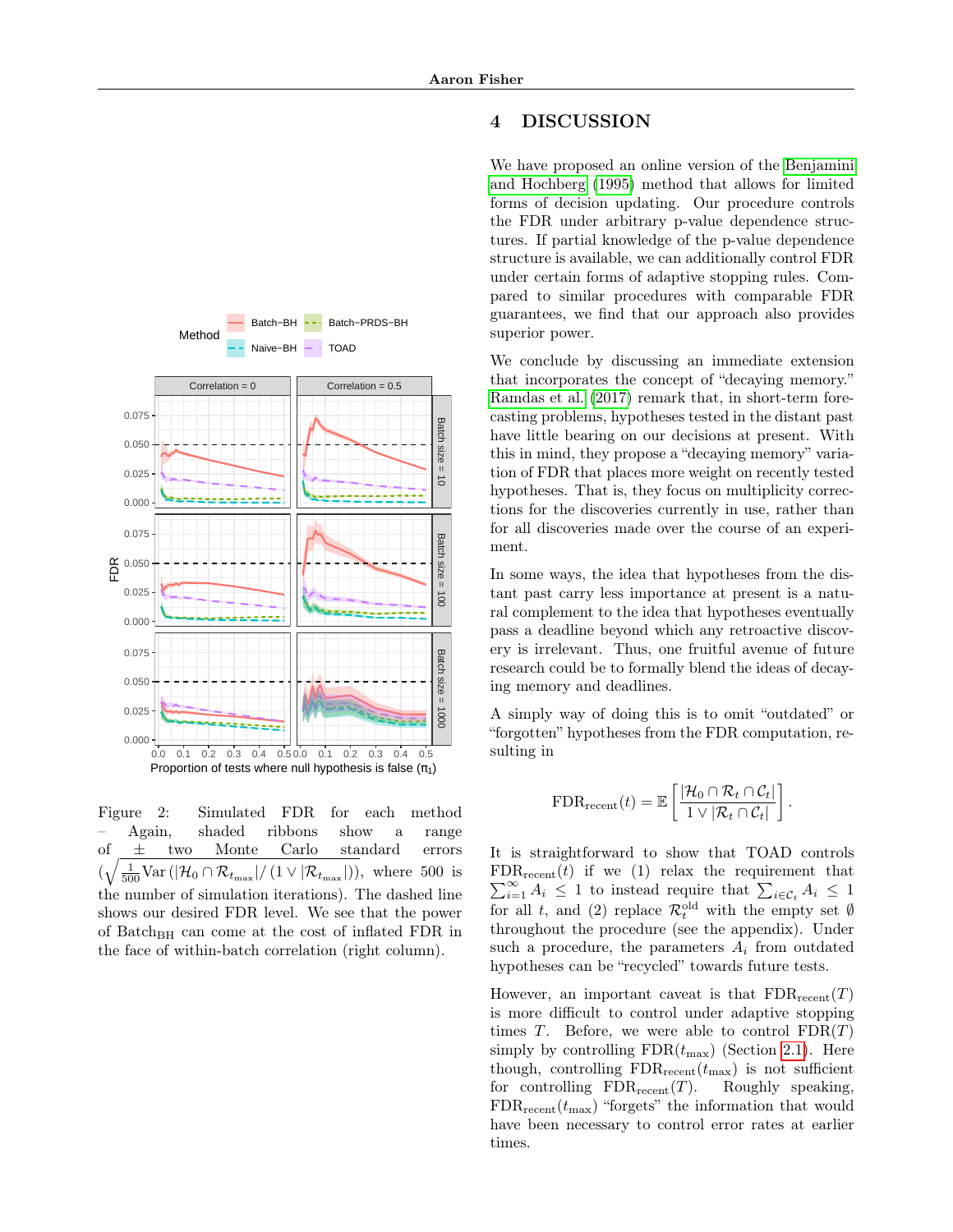## Acknowledgements

I am grateful for a helpful correspondence with Tijana Zrnic during the early phases of this work.

#### References

<span id="page-7-5"></span>Aharoni, E. and Rosset, S. (2014). Generalized  $\alpha$ investing: definitions, optimality results and application to public databases. J. R. Stat. Soc. Series B Stat. Methodol., 76(4):771–794.

<span id="page-7-0"></span>Benjamini, Y. and Hochberg, Y. (1995). Controlling the false discovery rate: A practical and powerful approach to multiple testing. J. R. Stat. Soc. Series B Stat. Methodol., 57(1):289–300.

<span id="page-7-14"></span>Benjamini, Y. and Yekutieli, D. (2001). The control of the false discovery rate in multiple testing under dependency. Ann. Stat., 29(4):1165–1188.

<span id="page-7-9"></span>Blanchard, G. and Roquain, E. (2008). Two simple sufficient conditions for FDR control. EJSS, 2(none):963–992.

<span id="page-7-1"></span>Efron, B. and Hastie, T. (2016). Computer Age Statistical Inference. Cambridge University Press.

<span id="page-7-12"></span>Fisher, A. (2021). Online false discovery rate control for LORD & SAFFRON under positive, local dependence.  $arXiv$  [stat.ME].

<span id="page-7-2"></span>Foster, D. P. and Stine, R. A. (2008). A-investing: A procedure for sequential control of expected false discoveries. J. R. Stat. Soc. Series B Stat. Methodol., 70(2):429–444.

<span id="page-7-3"></span>Javanmard, A. and Montanari, A. (2015). On online control of false discovery rate. arXiv [stat.ME].

<span id="page-7-13"></span>Javanmard, A. and Montanari, A. (2018). Online rules for control of false discovery rate and false discovery exceedance. aos, 46(2):526–554.

<span id="page-7-15"></span>Pozzolo, A. D., Caelen, O., Johnson, R. A., and Bontempi, G. (2015). Calibrating probability with undersampling for unbalanced classification. In 2015 IEEE Symposium Series on Computational Intelligence, pages 159–166. ieeexplore.ieee.org.

<span id="page-7-4"></span>Ramdas, A., Yang, F., Wainwright, M. J., and Jordan, M. I. (2017). Online control of the false discovery rate with decaying memory. In Guyon, I., Luxburg, U. V., Bengio, S., Wallach, H., Fergus, R., Vishwanathan, S., and Garnett, R., editors, Advances in Neural Information Processing Systems, volume 30. Curran Associates, Inc.

<span id="page-7-10"></span>Ramdas, A., Zrnic, T., Wainwright, M., and Jordan, M. (2018). SAFFRON: an adaptive algorithm for online control of the false discovery rate. In Dy, J. and Krause, A., editors, Proceedings of the 35th International Conference on Machine Learning, volume 80 of Proceedings of Machine Learning Research, pages 4286–4294. PMLR.

<span id="page-7-11"></span>Tian, J. and Ramdas, A. (2019). ADDIS: an adaptive discarding algorithm for online FDR control with conservative nulls. Adv. Neural Inf. Process. Syst., 32.

<span id="page-7-6"></span>Xu, Z. and Ramdas, A. (2020). Dynamic algorithms for online multiple testing. arXiv [stat.ME].

<span id="page-7-7"></span>Zrnic, T., Jiang, D., Ramdas, A., and Jordan, M. (2020). The power of batching in multiple hypothesis testing. In Chiappa, S. and Calandra, R., editors, Proceedings of the Twenty Third International Conference on Artificial Intelligence and Statistics, volume 108 of Proceedings of Machine Learning Research, pages 3806–3815. PMLR.

<span id="page-7-8"></span>Zrnic, T., Ramdas, A., and Jordan, M. I. (2021). Asynchronous online testing of multiple hypotheses. J. Mach. Learn. Res., 22:33–31.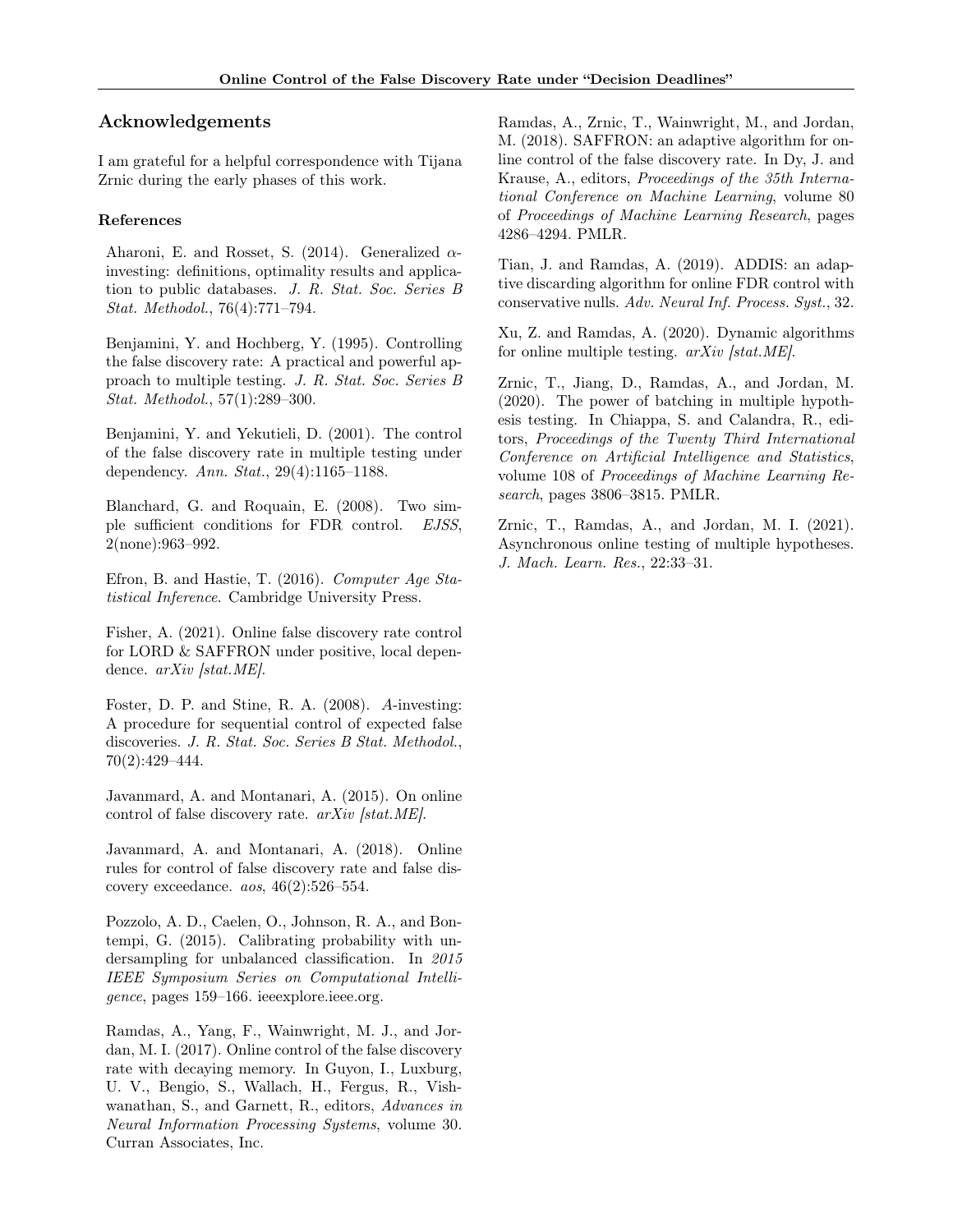# Appendix of Supplementary Materials

## A Proofs

#### A.1 Proof of Monotonicity

In this section, we show that TOAD never reverses a previous rejection. This is formalized in the following lemma.

<span id="page-8-0"></span>**Lemma 1.** (No rejection reversals) The rejection sets produced by TOAD satisfy  $\mathcal{R}_t \subseteq \mathcal{R}_{t'}$  for any  $0 < t < t' <$ ∞.

*Proof.* We will show the result by induction. We start by showing that any hypothesis index  $j$  that is rejected at any stage t remains rejected at stage  $t + 1$  (i.e., if  $j \in \mathcal{R}_t$  then  $j \in \mathcal{R}_{t+1}$ ).

Let  $\mathcal{A}_t = \mathcal{R}_t \cap \mathcal{C}_t \cap \mathcal{C}_{t+1}$  be the subset of indices rejected at time t that are active candidates at both stage t and t + 1. Let  $\mathcal{N}_t = \{ \mathcal{R}_t \cap \mathcal{C}_t \} \backslash \mathcal{C}_{t+1}$  be the subset of indices rejected at time t that are active candidates at time t, but not at time  $t+1$ . Since  $S_t = |\mathcal{C}_t \cap \mathcal{R}_t|$  is equal to the number of hypotheses that are both active and rejected at stage t, we have  $S_t = |\mathcal{A}_t| + |\mathcal{N}_t|$ .

Assume that  $j \in \mathcal{R}_t$ . If  $j \notin \mathcal{C}_{t+1}$ , then  $j \in \mathcal{R}_{t+1}$ , and the fact that  $j \in \mathcal{R}_{t+1}$  holds automatically. Likewise if  $j \notin \mathcal{C}_t$  then  $j \notin \mathcal{C}_{t+1}$  (by definition) and the result again holds automatically. Otherwise, we must have  $j \in \mathcal{A}_t$ . So, hereafter, we assume that  $j \in A_t$ .

We now consider two cases, depending on and whether or not adding  $W_{t+1}$  in stage  $t+1$  changes the ordering of the test statistics  $\{W_i\}_{i\in\mathcal{A}_t}$ .

**Case-1**  $W_{t+1} \ge \max_{i \in A_t} W_i$ : Here, the test statistics  $\{W_i\}_{i \in A_t}$  advance to become the lowest  $|A_t|$  values in the new set of active statistics  $\{W_i\}_{i \in \mathcal{C}_{t+1}}$ , meaning that  $W_{(|\mathcal{A}_t|, t+1)} = \max_{i \in \mathcal{A}_t} W_i$ . Applying this, we have

$$
W_{(|\mathcal{A}_t|, t+1)} = \max_{i \in \mathcal{A}_t} W_i \le W_{(S_t, t)} \le \alpha \beta \left( S_t + |\mathcal{R}_t^{\text{old}}| \right)
$$
  

$$
= \alpha \beta \left( |\mathcal{A}_t| + |\mathcal{N}_t| + |\mathcal{R}_t^{\text{old}}| \right)
$$
  

$$
= \alpha \beta \left( |\mathcal{A}_t| + |\mathcal{R}_{t+1}^{\text{old}}| \right). \tag{4}
$$

Thus, from the definition of  $S_{T+1}$  (Eq (3)) we have  $|\mathcal{A}_t| \leq S_{T+1}$ . Finally, since

$$
W_j \le \max_{i \in \mathcal{A}_t} W_i = W_{(|\mathcal{A}_t|, t+1)} \le W_{(S_{T+1}, t+1)},
$$

we see that j is rejected in stage  $t + 1$ .

**Case-2**  $W_{t+1} < \max_{i \in A_t} W_i$ : Here, the test statistics  $\{W_i\}_{i \in A_t} \cup W_{t+1}$  become the lowest  $(|A_t| + 1)$  values in the new set of active statistics  $\{W_i\}_{i\in\mathcal{C}_{t+1}}$ , and so  $\max_{i\in\mathcal{A}_t} W_i = W_{(|\mathcal{A}_t|+1,t+1)}$ . Following the same steps as above, we have

$$
W_{\left(|\mathcal{A}_t|+1,t+1\right)} = \max_{i \in \mathcal{A}_t} W_i \le W_{\left(S_t,t\right)} \le \alpha \beta \left(S_t + |\mathcal{R}_t^{\text{old}}|\right)
$$
  

$$
= \alpha \beta \left(|\mathcal{A}_t| + |\mathcal{N}_t| + |\mathcal{R}_t^{\text{old}}|\right)
$$
  

$$
= \alpha \beta \left(|\mathcal{A}_t| + |\mathcal{R}_{t+1}^{\text{old}}|\right)
$$
  

$$
\le \alpha \beta \left(|\mathcal{A}_t| + 1 + |\mathcal{R}_{t+1}^{\text{old}}|\right),
$$

where, in the last line, we use the fact that both shape functions and the identity function are nondecreasing. From the definition of  $S_{T+1}$  we have  $|\mathcal{A}_t| + 1 \leq S_{T+1}$ . Finally, since

$$
W_j \le \max_{i \in \mathcal{A}_t} W_i = W_{(|\mathcal{A}_t| + 1, t + 1)} \le W_{(S_{T+1}, t + 1)},
$$

we see that j is rejected in stage  $t + 1$ .

Thus, for any  $j \in \mathcal{R}_t$ , we know that  $j \in \mathcal{R}_{t+1}$ . It now follows by induction that  $j \in \mathcal{R}_{t'}$ .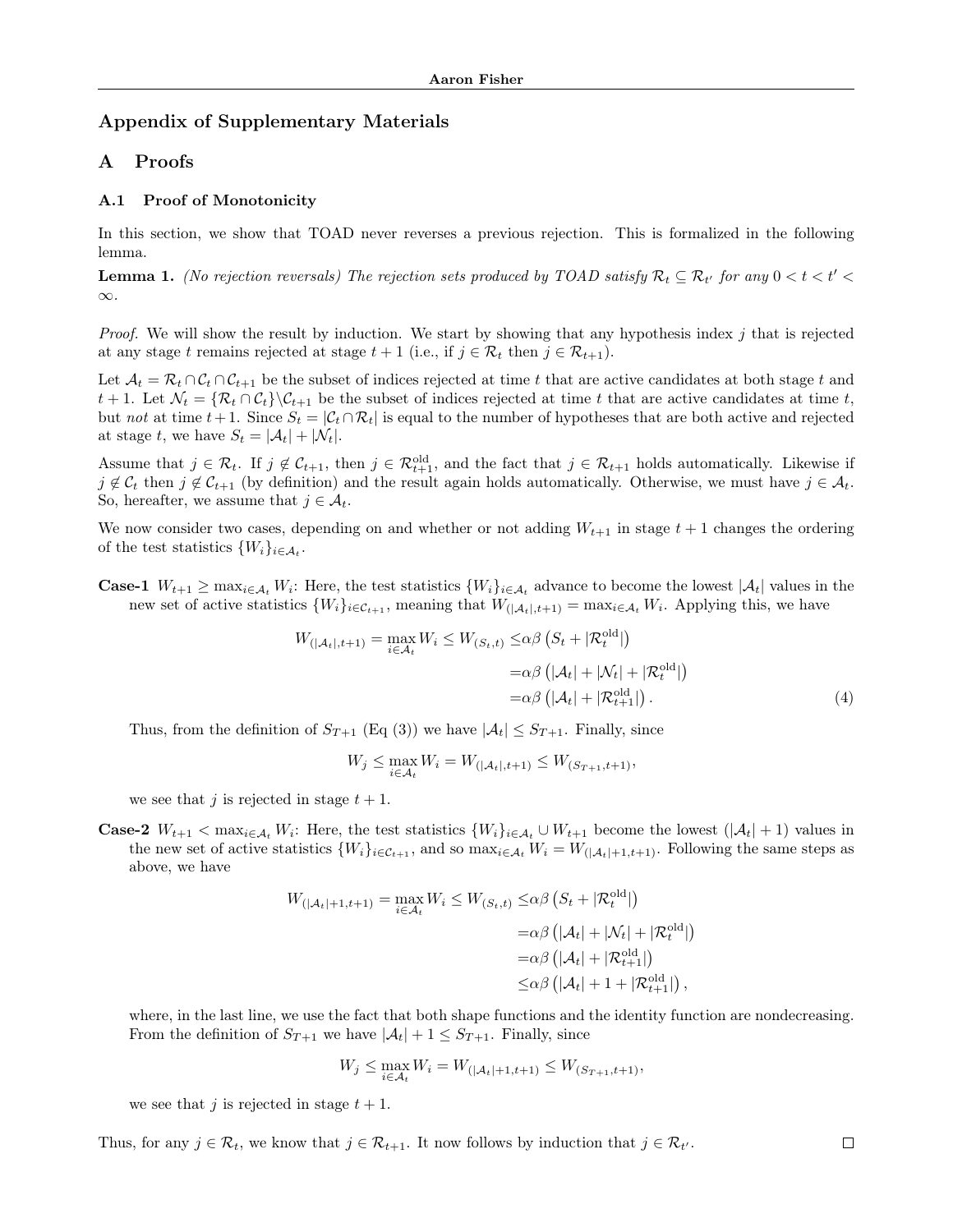#### <span id="page-9-4"></span>A.2 Proof of Theorem [1](#page-4-1)

#### Part 1

*Proof.* Suppose the  $H_i$  is rejected at stage t, and let  $T_i \leq t$  be the first stage at which  $H_i$  is rejected. We know that

$$
W_i \leq W_{(S_{T_i},T_i)} \leq \alpha \beta \left( S_{T_i} + |\mathcal{R}_{T_i}^{\text{old}}| \right) = \alpha \beta \left( |\mathcal{R}_{T_i}| \right) \leq \alpha \beta \left( 1 \vee |\mathcal{R}_{T_i}| \right).
$$

From Lemma [1,](#page-8-0) and from the fact that  $\beta$  (the identity function) is nondecreasing, we have

<span id="page-9-2"></span>
$$
W_i \leq \alpha \beta \left(1 \vee |\mathcal{R}_{T_i}| \right) \leq \alpha \beta \left(1 \vee |\mathcal{R}_t|\right). \tag{5}
$$

Finally, plugging in  $W_i = P_i/A_i$ , we see that rejecting any hypothesis  $H_i$  by time t requires

<span id="page-9-3"></span><span id="page-9-0"></span>
$$
P_i/A_i \leq \beta (1 \vee |\mathcal{R}_t|) \alpha
$$

$$
P_i \leq \beta (1 \vee |\mathcal{R}_t|) A_i \alpha.
$$

We apply this fact in Line [\(6\)](#page-9-0), below.

$$
\text{FDR}(t) = \mathbb{E}\left[\frac{\sum_{\{i \le t : i \in \mathcal{H}_0\}} 1(i \in \mathcal{R}_t)}{1 \vee |\mathcal{R}_t|}\right] \n\le \mathbb{E}\left[\frac{\sum_{\{i \le t : i \in \mathcal{H}_0\}} 1(P_i \le \beta(1 \vee |\mathcal{R}_t|) A_i \alpha)}{1 \vee |\mathcal{R}_t|}\right] \n= \sum_{\{i \le t : i \in \mathcal{H}_0\}} \mathbb{E}\left[\frac{1(P_i \le \beta(1 \vee |\mathcal{R}_t|) A_i \alpha)}{1 \vee |\mathcal{R}_t|}\right] \n= \sum_{\{i \le t : i \in \mathcal{H}_0\}} \mathbb{E}_{\mathcal{P}_{\tau_i}} \mathbb{E}\left[\frac{1(P_i \le \beta(1 \vee |\mathcal{R}_t|) A_i \alpha)}{1 \vee |\mathcal{R}_t|}\big| \mathcal{P}_{\tau_i}\right].
$$
\n(7)

Within the inner expectation, Assumption 1 tells us that  $A_i$  is constant, and Assumption 2 tells us that  $P_i$  is stochastically lower bounded by a uniform variable on [0,1] (i.e., it is super-uniform conditional on  $\mathcal{P}_{\tau_i}$ ). Using these facts along with Assumption 3, we can apply Lemma 3.2-ii from [Blanchard and Roquain](#page-7-9) [\(2008\)](#page-7-9) to see that the inner expectation is less than or equal to  $A_i \alpha$ <sup>[1](#page-9-1)</sup>. Plugging this in and recalling that  $A_i$  is a function of  $\mathcal{P}_{\tau_i}$ , we have

$$
\text{FDR}(t) \le \sum_{\{i \le t \,:\, i \in \mathcal{H}_0\}} \mathbb{E}\left[A_i \alpha\right] = \alpha \mathbb{E}\left[\sum_{\{i \le t \,:\, i \in \mathcal{H}_0\}} A_i\right] \le \alpha,
$$

where the last inequality follows from the definition of  $A_i$ .

As noted in Section [G,](#page-18-0) below, all of these steps remain unchanged if we replace  $\mathcal{P}_{\tau_i}$  throughout with  $\mathcal{P}_{\tau_i}^{\text{obs}}$ .  $\Box$ 

#### Part 2

Proof. The proof is almost identical to the proof of Part 1. There are only two minor differences.

First, to show Eq [\(5\)](#page-9-2), we must now cite the fact that shape functions are nondecreasing. The second difference comes where we previously used Assumption 3 to apply Lemma 3.2-ii from [Blanchard and Roquain](#page-7-9) [\(2008\)](#page-7-9) in order to show that the inner expectation in Eq [\(7\)](#page-9-3) is less than or equal to  $A_i\alpha$ . Now, we instead use the fact that  $\beta$  is a shape function to apply Lemma 3.2-iii from [Blanchard and Roquain](#page-7-9) [\(2008\)](#page-7-9), which again shows that the inner expectation in Eq [\(7\)](#page-9-3) is no more than  $A_i\alpha$ .  $\Box$ 

<span id="page-9-1"></span><sup>&</sup>lt;sup>1</sup>In applying this lemma, we set V, U, and c in [Blanchard and Roquain'](#page-7-9)s notation equal to  $(1 \vee R_j)$ ,  $P_j$ , and  $A_j \alpha$  in our notation, respectively.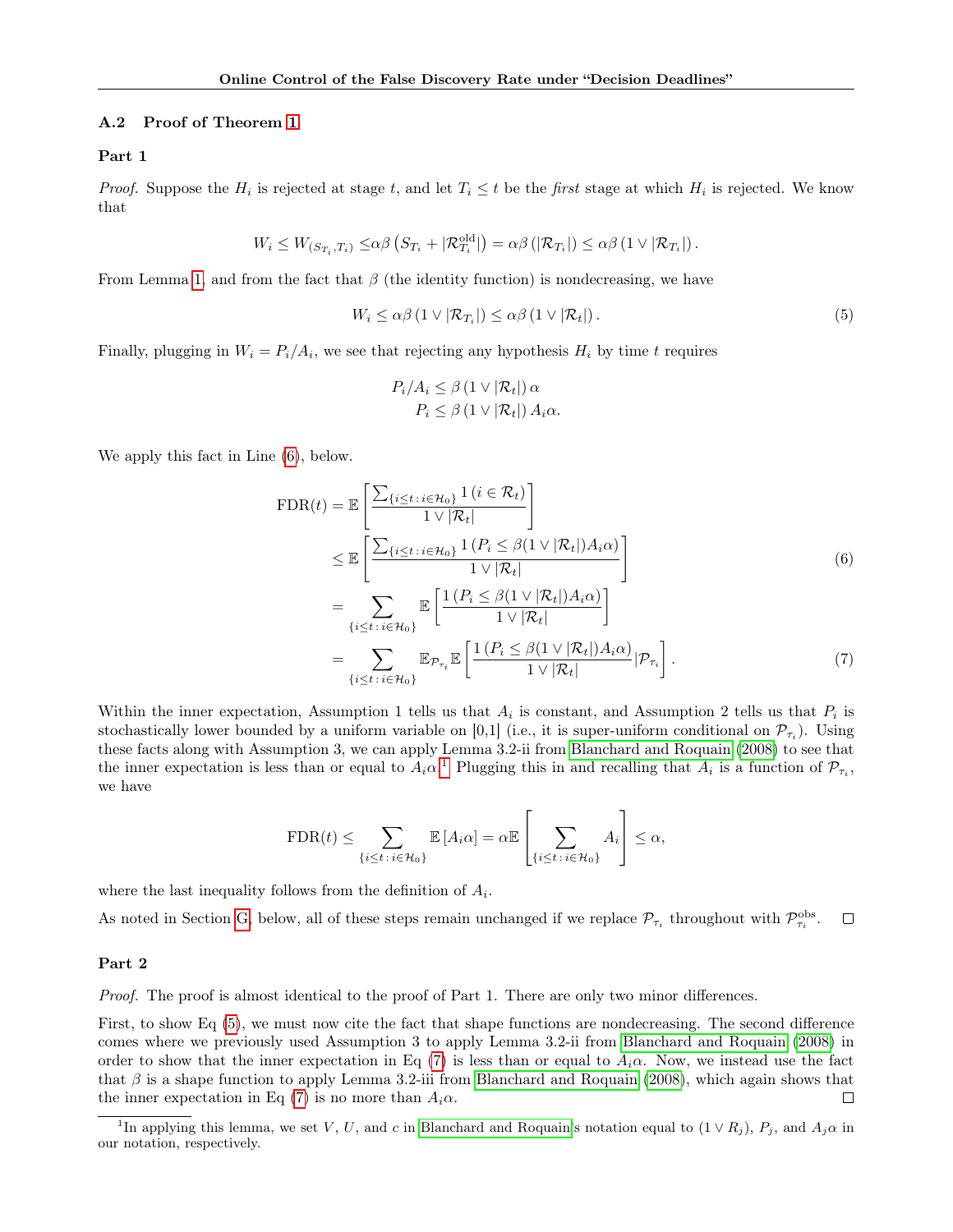# B Power Comparison Between TOAD & Batch<sub>BH</sub>

We start by reviewing the Batch<sup>PRDS</sup> algorithm proposed in the appendix from [Zrnic et al.](#page-7-7) [\(2020\)](#page-7-7), and then move on to compare TOAD against Batch $_{\text{BH}}^{\text{PRDS}}$ . As the name suggests, Batch $_{\text{BH}}^{\text{PRDS}}$  starts by breaking down the sequence of p-values into "batches." For each batch b, the authors apply BH to the  $b^{th}$  batch at an alpha level of  $\alpha^{(b)}$ . Let  $n^{(b)}$  denote the size of the  $b^{th}$  batch, and let  $R^{(b)}$  be the number of hypotheses rejected from batch b. Here, we use superscript notation to help distinguish between batch indices and test indices. [Zrnic et al.](#page-7-7) define a Batch<sup>PRDS</sup> procedure as any method of defining alpha levels  $\{\alpha^{(b)}\}_{b=1}^{\infty}$  that satisfies

<span id="page-10-1"></span>
$$
\sum_{s\leq b} \alpha^{(s)} \frac{n^{(s)}}{n^{(s)} + \sum_{r
$$

for all batches b, where  $\alpha$  is the desired FDR control level. Additionally, [Zrnic et al.](#page-7-7) require each  $\alpha^{(s)}$  to depend only on the p-values from the preceding batches.

In order to compare TOAD and Batch<sup>PRDS</sup>, we first need to translate the above "batch" notation into the more general notation of "deadlines." Given a sequence of p-values  $P_1, P_2, \ldots$ , let  $g_1, g_2, \ldots$  be "group" or "batch" labels for each p-value. For example, if we observe two batches, each of size two, then  $(g_1, g_2, g_3, g_4) = (1, 1, 2, 2)$ . Again, we generally use subscript "stage indices" to refer to the indices of hypotheses and tests, and use superscript "batch indices" to denote batch numbers. We define each deadline parameter  $d_i = \max\{i' : g_i = g_{i'}\}$  to be the (stage) index of the last test that is in the same batch as  $P_i$ .

If batch  $b$  ends at stage  $t$ , then the following notational equivalencies can be made.

- $g_t = b$  is the batch label for stage t (i.e., for the  $t^{th}$  hypothesis);
- $C_t = \{i \le t : g_i = g_t\}$  is the set of stage indices in the  $b^{th}$  batch; and
- $n^{(b)} = n^{(g_t)} = |\mathcal{C}_t|$  is the size of batch b.

Equipped with this notation, we can formally compare TOAD and Batch  $_{\rm BH}^{\rm PRDS}$ .

<span id="page-10-0"></span>Remark 1. (Power comparison) Given a sequence of alpha levels  $\{\alpha^{(b)}\}_{b=1}^{\infty}$  used by the Batch $_{BH}^{PRDS}$  method, if we set  $\beta$  to be the identity function and set

$$
A_i = \frac{\alpha^{(g_i)}}{\alpha \left( n^{(g_i)} + \sum_{s < g_i} R^{(s)} \right)},
$$

for all i, then any hypothesis rejected by  $Batch_{BH}^{PRDS}$  is also rejected by TOAD.

#### Proof of Remark [1](#page-10-0)

*Proof.* First, we note that this choice of  $A_i$  still satisfies our requirement that  $A_i$  is a function of the preceding p-values. We also note that, for any stage  $t$  at which a batch ends, we have

$$
\sum_{i=1}^{t} A_i = \sum_{i=1}^{t} \frac{\alpha^{(g_i)}}{\alpha \left( n^{(g_i)} + \sum_{s < g_i} R^{(s)} \right)}
$$
\n
$$
= \sum_{b=1}^{g_t} n^{(b)} \frac{\alpha^{(b)}}{\alpha \left( n^{(b)} + \sum_{s < b} R^{(s)} \right)}
$$
\n
$$
= \frac{1}{\alpha} \sum_{b=1}^{g_t} \alpha^{(b)} \frac{n^{(b)}}{\left( n^{(b)} + \sum_{s < b} R^{(s)} \right)}
$$
\n
$$
\leq 1,
$$

where the last line comes from Eq [\(8\)](#page-10-1).

Next, we write a more explicit version of the  $\text{Batch}_{\text{BH}}^{\text{PRDS}}$  procedure that is closer in format to Algorithm 1.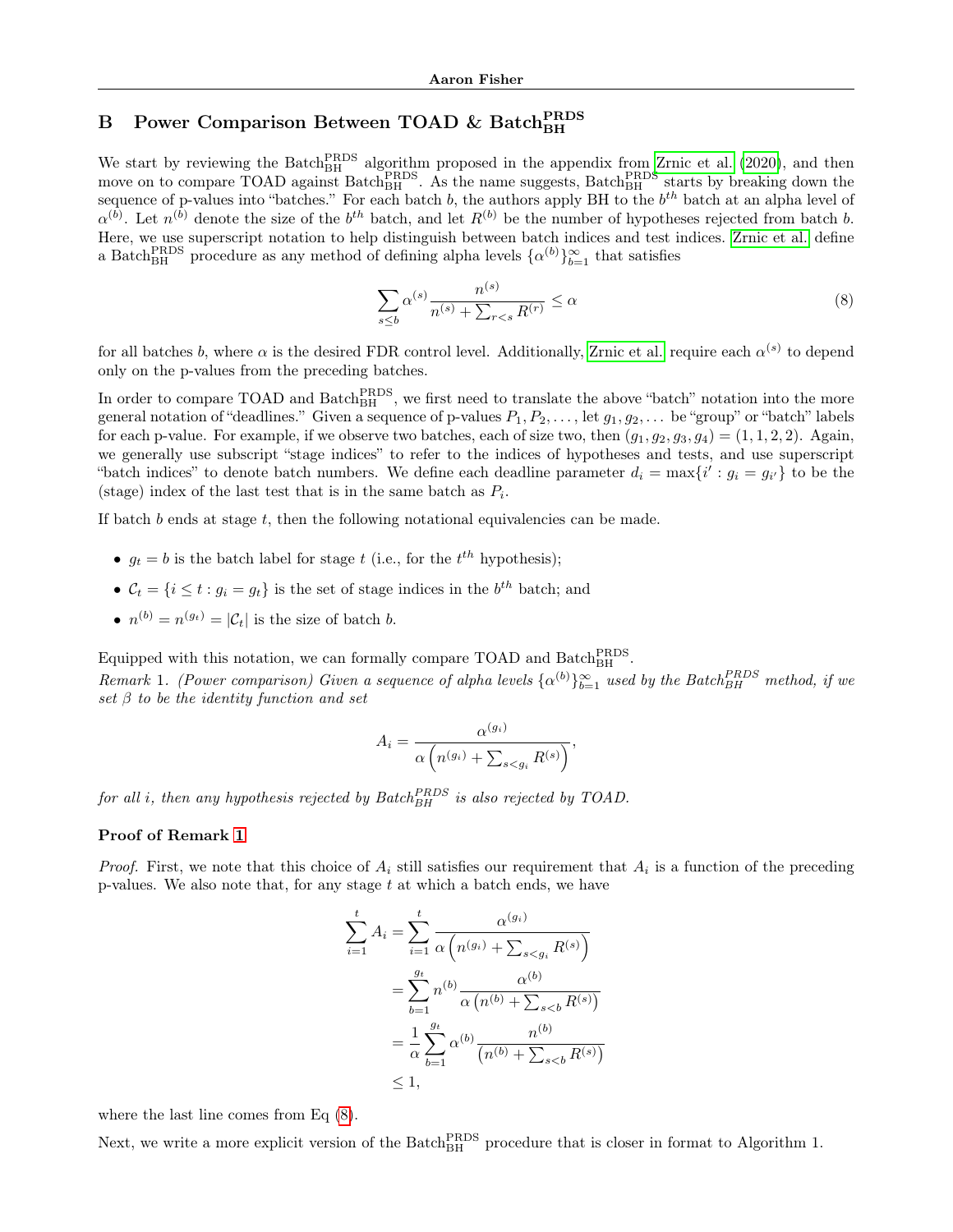Algorithm 2. (Alternative description Batch  $R_{BH}^{PRLDS}$ ) Take as input an alpha level for the first batch, denoted by  $\alpha^{(1)}$ .

For each stage t:

- 1. Let  $\mathcal{R}_t^{old}$  be the set of hypotheses rejected in previous batches.
- 2. If the current batch does not end at stage t (i.e., if  $t < d_t$ ): reject  $\mathcal{R}_t = \mathcal{R}_t^{old}$ .
- 3. If the current batch ends at stage t (i.e., if  $t = d_t$ ):
	- (a) Recall that  $C_t = \{i \le t : g_i = g_t\}$  is the set of hypothesis indices in the same batch as  $H_t$ , so that  $n^{(g_t)}=|\mathcal{C}_t|.$
	- (b) Let  $P_{(j,t)}$  denote the j<sup>th</sup> highest p-value from the set  $\{P_i\}_{i\in\mathcal{C}_t}$ , that is, the j<sup>th</sup> highest p-value in the current batch.
	- (c) Set  $\tilde{S}_t = \max \left\{ j \leq |\mathcal{C}_t| : P_{(j,t)} \leq \frac{j}{|\mathcal{C}_t|} \alpha^{(g_t)} \right\}.$
	- (d) Reject  $\mathcal{R}_t = \mathcal{R}_t^{old} \cup \{i \in \mathcal{C}_t : P_i \leq P_{(\tilde{S}_t, t)}\}.$

 $\frac{1}{2}$ 

<span id="page-11-0"></span>(e) Define the alpha level  $\alpha^{(t+1)}$  to be used in the next batch, in accordance with Eq [\(8\)](#page-10-1).

Above, all we have done is changed the notation to define indices at the test level instead of the batch level, and plugged in the steps of the BH procedure.

For all tests *i*, let  $W_i = P_i/A_i$ . Let  $W_{(j,t)}$  to be the j<sup>th</sup> highest value in the set  $\{W_i\}_{i \in \mathcal{C}_t}$ . Since  $A_i$  is constant within a batch  $\mathcal{C}_t$ , we know that  $W_i$  is proportional to  $P_i$  among the indices  $i \in \mathcal{C}_t$ . Thus,  $W_{(j,t)} = P_{(j,t)}/A_t$ . This leads to an equivalent definition of  $\tilde{S}_t$ :

$$
\tilde{S}_t = \max \left\{ j \leq |\mathcal{C}_t| : P_{(j,t)} \leq \frac{j}{|\mathcal{C}_t|} \alpha^{(g_t)} \right\}
$$
\n
$$
= \max \left\{ j \leq |\mathcal{C}_t| : P_{(j,t)}/A_t \leq \frac{j\alpha^{(g_t)}}{|\mathcal{C}_t|} A_t^{-1} \right\}
$$
\n
$$
= \max \left\{ j \leq |\mathcal{C}_t| : W_{(j,t)} \leq \frac{j\alpha^{(g_t)}}{|\mathcal{C}_t|} \times \frac{\alpha \left( n^{(g_t)} + \sum_{s < g_t} R^{(s)} \right)}{\alpha^{(g_t)}} \right\}
$$
\n
$$
= \max \left\{ j \leq |\mathcal{C}_t| : W_{(j,t)} \leq \frac{j\alpha}{|\mathcal{C}_t|} \left( n^{(g_t)} + \sum_{s < g_t} R^{(s)} \right) \right\}
$$
\n
$$
= \max \left\{ j \leq |\mathcal{C}_t| : W_{(j,t)} \leq \frac{j\alpha}{|\mathcal{C}_t|} \left( |\mathcal{C}_t| + |\mathcal{R}_t^{\text{old}}| \right) \right\}
$$
\n
$$
= \max \left\{ j \leq |\mathcal{C}_t| : W_{(j,t)} \leq \alpha \left( j + \frac{j}{|\mathcal{C}_t|} \times |\mathcal{R}_t^{\text{old}}| \right) \right\}.
$$

Thus, Step [3d](#page-11-0) is equivalent to rejecting  $\mathcal{R}_t^{\text{old}} \cup \{i \in \mathcal{C}_t : W_i \leq W_{(\tilde{S}_t,t)}\}$ . All that remains is to show that  $\tilde{S}_t \leq S_t$ , where  $S_t$  is the value in Eq (3). This follows immediately from the fact that  $j/|\mathcal{C}_t| \leq 1$ .

## <span id="page-11-1"></span>C Sufficient Conditions for Assumption 3

First, we review the definition of positive regression dependence on a subset (PRDS; [Benjamini and Yekutieli,](#page-7-14) [2001\)](#page-7-14). Given a value  $t \in \mathbb{N}$ , let  $\mathbf{P} = (P_1, \ldots, P_t)$  (we suppress the dependence on t for brevity). We say that a set of k-dimensional vectors  $D \in [0,1]^k$  is *increasing* if, for any vector  $\mathbf{x} = (x_1, \ldots, x_t) \in D$  and any vector  $y = (y_1, \ldots, y_t)$  satisfying  $x_i \leq y_i$  for all i, it must also be that  $y \in D$ . Given a subset  $I_0 \subseteq \{1, \ldots, t\}$ , the PRDS condition states that, for any increasing set D and any  $j \in I_0$ , the conditional probability  $\mathbb{P}(\mathbf{P} \in D | P_j = u)$  is nondecreasing in u.

Following the argument of [Blanchard and Roquain](#page-7-9) [\(2008;](#page-7-9) see Proposition 3.6 and citations therein), we outline two sufficient conditions that imply Assumption 3.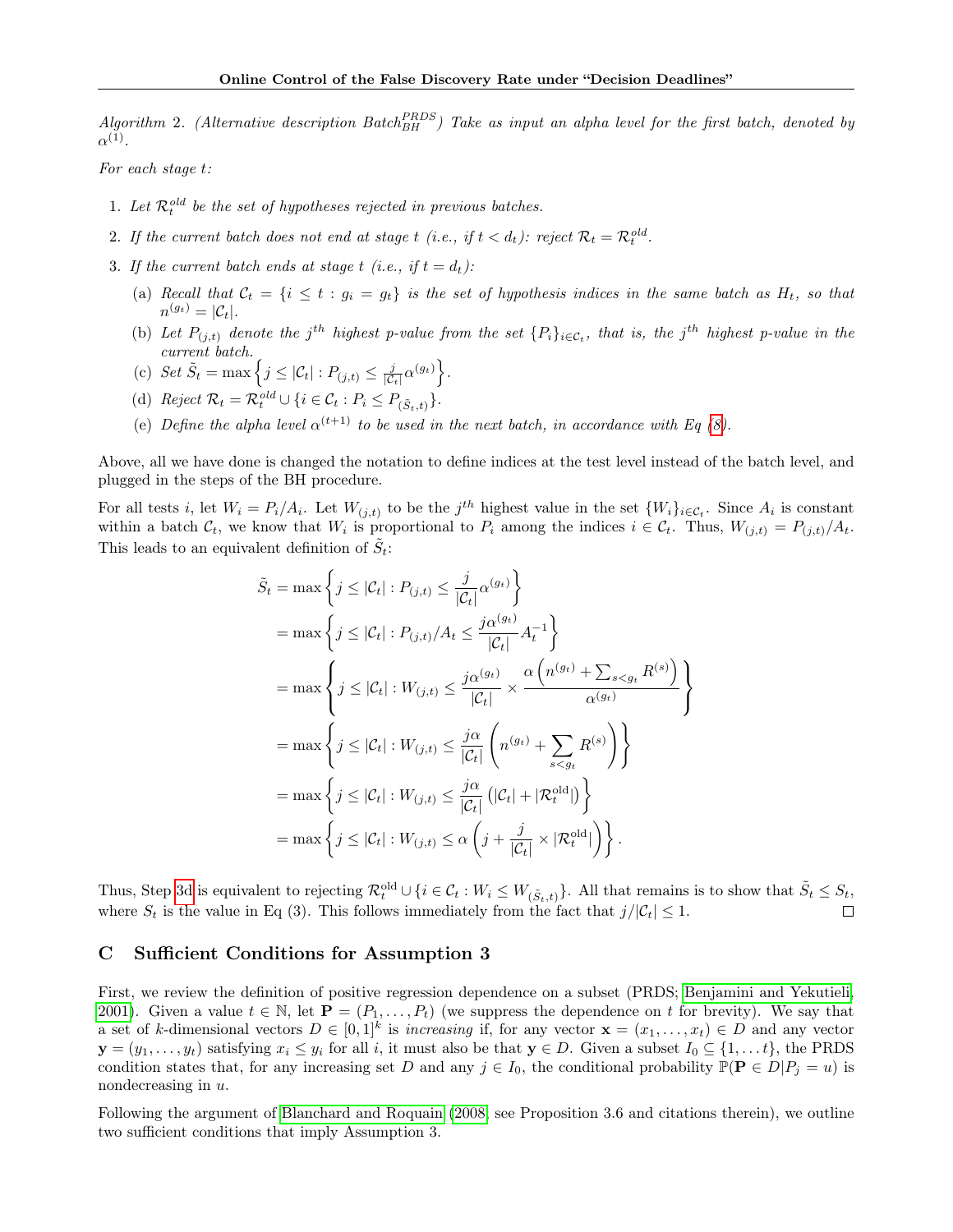<span id="page-12-0"></span>Condition 1. For any  $t \in \mathbb{N}$ , increasing any of the first t p-values cannot increase the total number of discoveries produced by time t.

<span id="page-12-1"></span>Condition 2. For any  $j, t \in \mathbb{N}$  such that  $j \leq t$  and  $H_j \in \mathcal{H}_0$ , and for any increasing set  $D \in [0, 1]^t$ , the conditional probability  $\mathbb{P}(\mathbf{P} \in D | P_j = u, \mathcal{P}_{\tau_j})$  is nondecreasing in u.

Condition [1](#page-12-0) holds, for example, if all parameters  $A_i$  are prespecified, or if they are monotonically decreasing in the p-values observed so far. Alternatively, Condition [1](#page-12-0) holds if we set  $A_1, A_2, \ldots$  equal to a predetermined sequence of constants  $a_1, a_2, \ldots$  until a certain number of discoveries are found, and set  $A_t = 0$  afterwards. Condition [2](#page-12-1) is a modified version of the PRDS requirement.

<span id="page-12-2"></span>Remark 2. If Conditions [1](#page-12-0)  $\mathcal B$  [2](#page-12-1) hold then Assumption [3](#page-3-3) holds.

 $=$ 

#### Proof of Remark [2](#page-12-2)

*Proof.* (Adapted from [Blanchard and Roquain, 2008\)](#page-7-9) For any  $0 \le r \le t$ , let  $D_r \subseteq [0,1]^t$  be the set of all possible p-values that produce no more than  $1 \vee r$  discoveries by stage t. Since increasing any p-value will not increase the number of discoveries by stage t, we know that  $D_r$  is an increasing set. For any  $u < u'$ , let  $\gamma = P(P_j \leq u | P_j \leq u', \mathcal{P}_{\tau_j}).$  Then

$$
\mathbb{P}(1 \vee |\mathcal{R}_t| \le r | P_j \le u', \mathcal{P}_{\tau_j})
$$
  
= 
$$
\mathbb{P}(\mathbf{P} \in D_r | P_j \le u', \mathcal{P}_{\tau_j})
$$
 (9)

$$
= \mathbb{E}\left[\mathbb{P}(\mathbf{P} \in D_r | P_j, \mathcal{P}_{\tau_j}) \quad | \quad P_j \leq u', \mathcal{P}_{\tau_j}\right]
$$

$$
\mathbb{E}\left[\mathbb{P}(\mathbf{P} \in D_r | P_j, \mathcal{P}_{\tau_j}) \quad | \quad P_j \leq u, \mathcal{P}_{\tau_j}\right] \gamma \tag{10}
$$

$$
+ \mathbb{E}\left[\mathbb{P}(\mathbf{P} \in D_r | P_j, \mathcal{P}_{\tau_j}) \quad | \quad u < P_j \le u', \mathcal{P}_{\tau_j}\right] (1 - \gamma). \tag{11}
$$

Under Condition [2,](#page-12-1) the expectation in Line [\(10\)](#page-12-3) is smaller than the expectation in Line [\(11\)](#page-12-4). Thus, if we were to replace the expectation in Line [\(11\)](#page-12-4) with the expectation in Line [\(10\)](#page-12-3), the sum shown in Lines [\(10\)](#page-12-3)-[\(11\)](#page-12-4) would be reduced. Making this substitution and combining terms gives

$$
\mathbb{P}(1 \vee |\mathcal{R}_t| \le r | P_j \le u', P_{\tau_j}) \ge \mathbb{E} \left[ \mathbb{P}(\mathbf{P} \in D_r | P_j, P_{\tau_j}) \mid P_j \le u, P_{\tau_j} \right]
$$
  
=  $\mathbb{P}(\mathbf{P} \in D_r | P_j \le u, P_{\tau_j})$   
=  $\mathbb{P}(1 \vee |\mathcal{R}_t| \le r | P_j \le u, P_{\tau_j}).$ 

This proves the result.

## D FDR for Naive-BH

Here, we show that Naive-BH controls the FDR whenever the p-values are PRDS (see Section [C](#page-11-1) of this appendix; and [Benjamini and Yekutieli, 2001\)](#page-7-14) on the subset of test statistics corresponding to the true null hypotheses.

Let  $R^{(b)}$  be the number of rejections from the  $b^{th}$  batch and let  $V^{(b)}$  denote the number of erroneous rejections from the  $b^{th}$  batch. Note that  $\lfloor t/n_{\text{batch}} \rfloor$  is the number of batches that have completed by stage t. Recall also that Naive-BH uses an alpha level of  $\alpha(t_{\text{max}}/n_{\text{batch}})^{-1}$  for each batch. We have

$$
FDR(t) = \mathbb{E}\left[\frac{\sum_{\{b \leq \lfloor t/n_{\text{batch}}\rfloor\}} V^{(b)}}{1 \vee \sum_{\{b' \leq \lfloor t/n_{\text{batch}}\rfloor\}} R^{(b')}}\right] = \sum_{\{b \leq \lfloor t/n_{\text{batch}}\rfloor\}} \mathbb{E}\left[\frac{V^{(b)}}{1 \vee \sum_{\{b' \leq \lfloor t/n_{\text{batch}}\rfloor\}} R^{(b')}}\right]
$$

$$
\leq \sum_{\{b \leq \lfloor t/n_{\text{batch}}\rfloor\}} \mathbb{E}\left[\frac{V^{(b)}}{1 \vee R^{(b)}}\right]
$$

$$
\leq \sum_{\{b \leq \lfloor t/n_{\text{batch}}\rfloor\}} \alpha \frac{n_{\text{batch}}}{t_{\text{max}}}
$$

$$
\leq \frac{t_{\text{max}}}{n_{\text{batch}}} \times \alpha \frac{n_{\text{batch}}}{t_{\text{max}}}
$$
(12)
$$
= \alpha,
$$

<span id="page-12-5"></span><span id="page-12-4"></span><span id="page-12-3"></span> $\Box$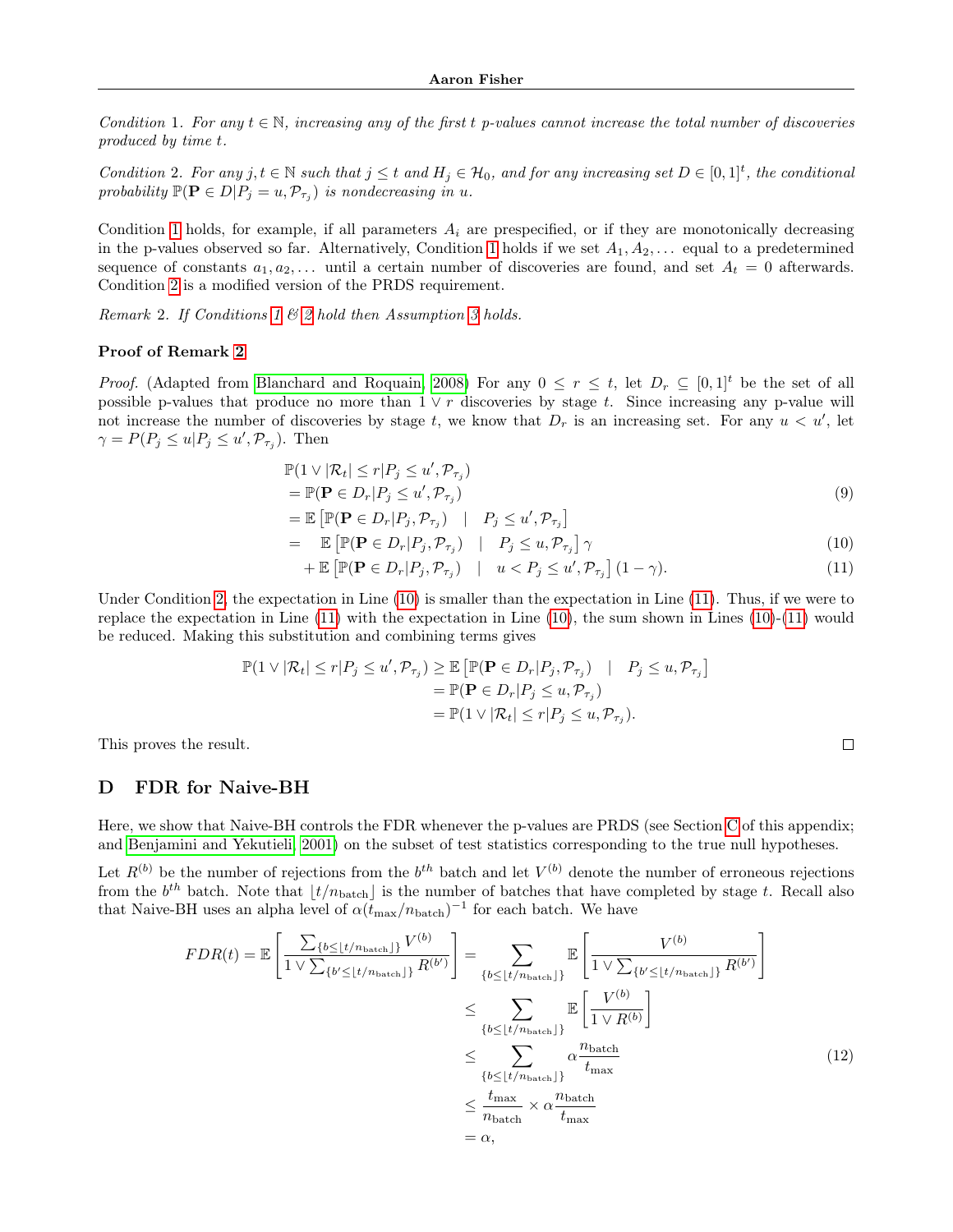

<span id="page-13-0"></span>Figure 3: Simulated power under AR1 correlation structure

where Line [\(12\)](#page-12-5) comes from the well-known result that BH controls the (within batch) FDR under the PRDS assumption (Theorem 1.2 from [Benjamini and Yekutieli, 2001\)](#page-7-14).

## E Additional Simulations

To expand our simulations, we first consider the setting where test statistics follow a first order autoregressive  $(ARI)$  structure within each batch. Namely, for any two indices  $(i, i')$  within the same batch, we simulate the test statistics  $Z_i$ ,  $Z_{i'}$  such that  $Var(Z_i) = Var(Z_{i'}) = 1$ , and  $Cov(Z_i, Z_{i'}) = 0.9^{\frac{|i-i'|}{2}}$ .

Next, we consider the setting described by [Zrnic et al.](#page-7-7) [\(2020\)](#page-7-7) and [Javanmard and Montanari](#page-7-13) [\(2018\)](#page-7-13) in which the amount of signal can vary drastically across test statistics. For each index  $i$  associated with an alternative distribution, we draw  $\mu_i$  from a random normal distribution with mean zero and variance  $2\log(t_{\text{max}}) \approx 16$ . Here, we set  $P_i = 2\Phi(-|Z_i|)$  to be the p-value resulting from a two-sided test of  $H_i$ .

Figures [3,](#page-13-0) [4,](#page-14-0) [5](#page-15-0) & [6](#page-16-0) show the results of these simulations. Overall, the pattern resembles what we observe in our main simulations. However, for the case of random mean parameters, both the differences in power and the degree of FDR inflation are less pronounced. For the AR1 case, the FDR inflation of Batch<sub>BH</sub> is more pronounced.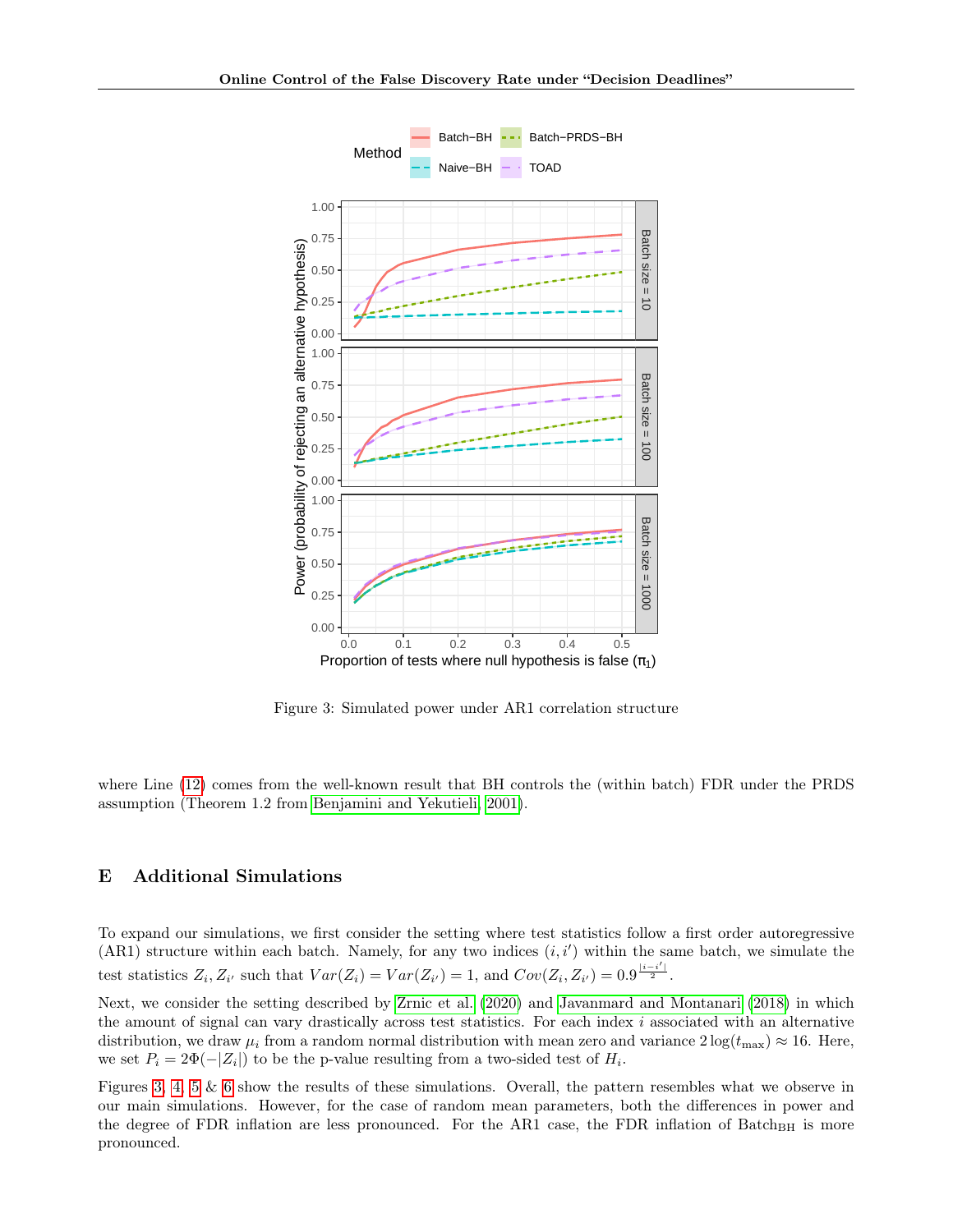

<span id="page-14-0"></span>Figure 4: Simulated FDR under AR1 correlation structure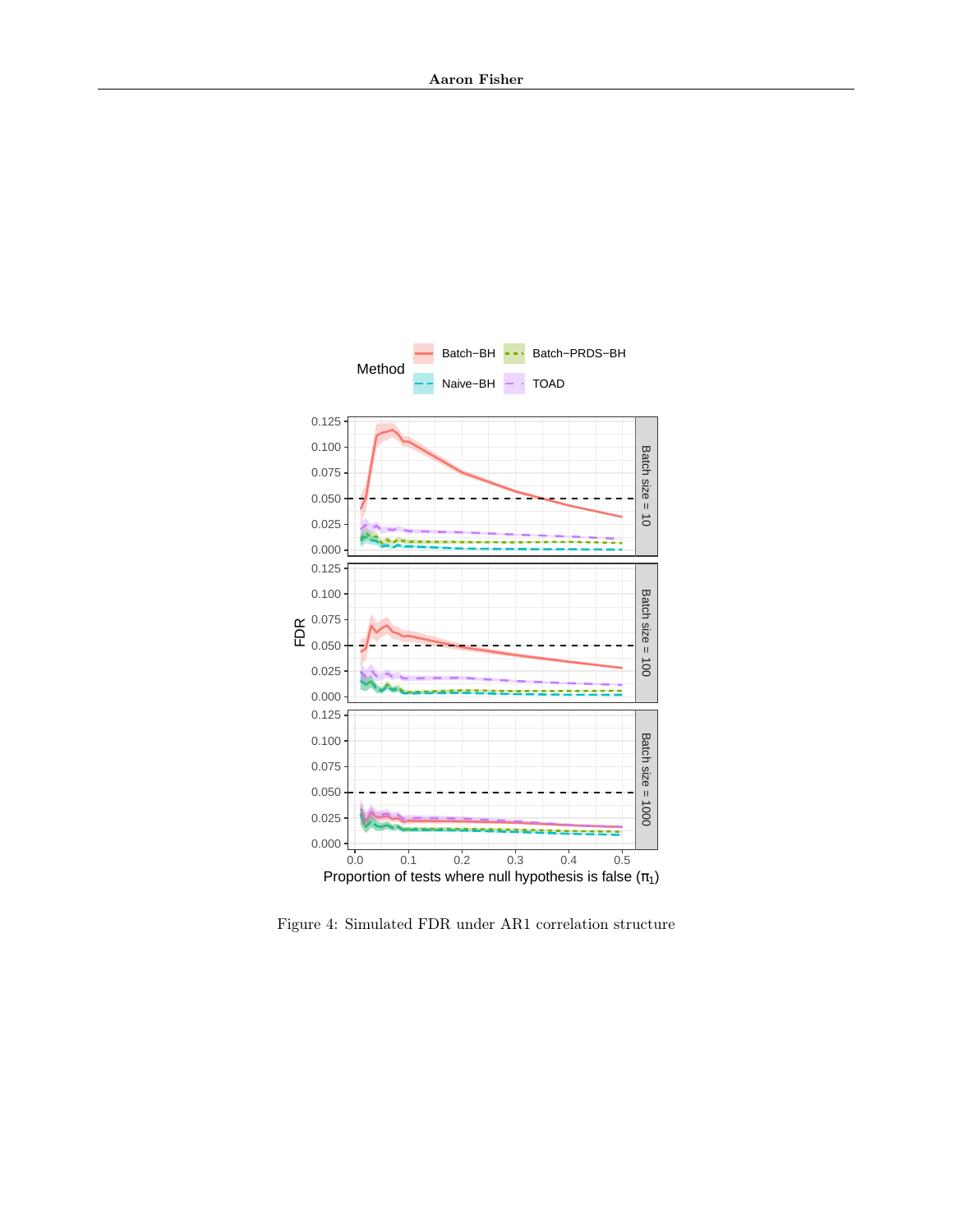

<span id="page-15-0"></span>Figure 5: Simulated power under randomly selected values for the mean parameters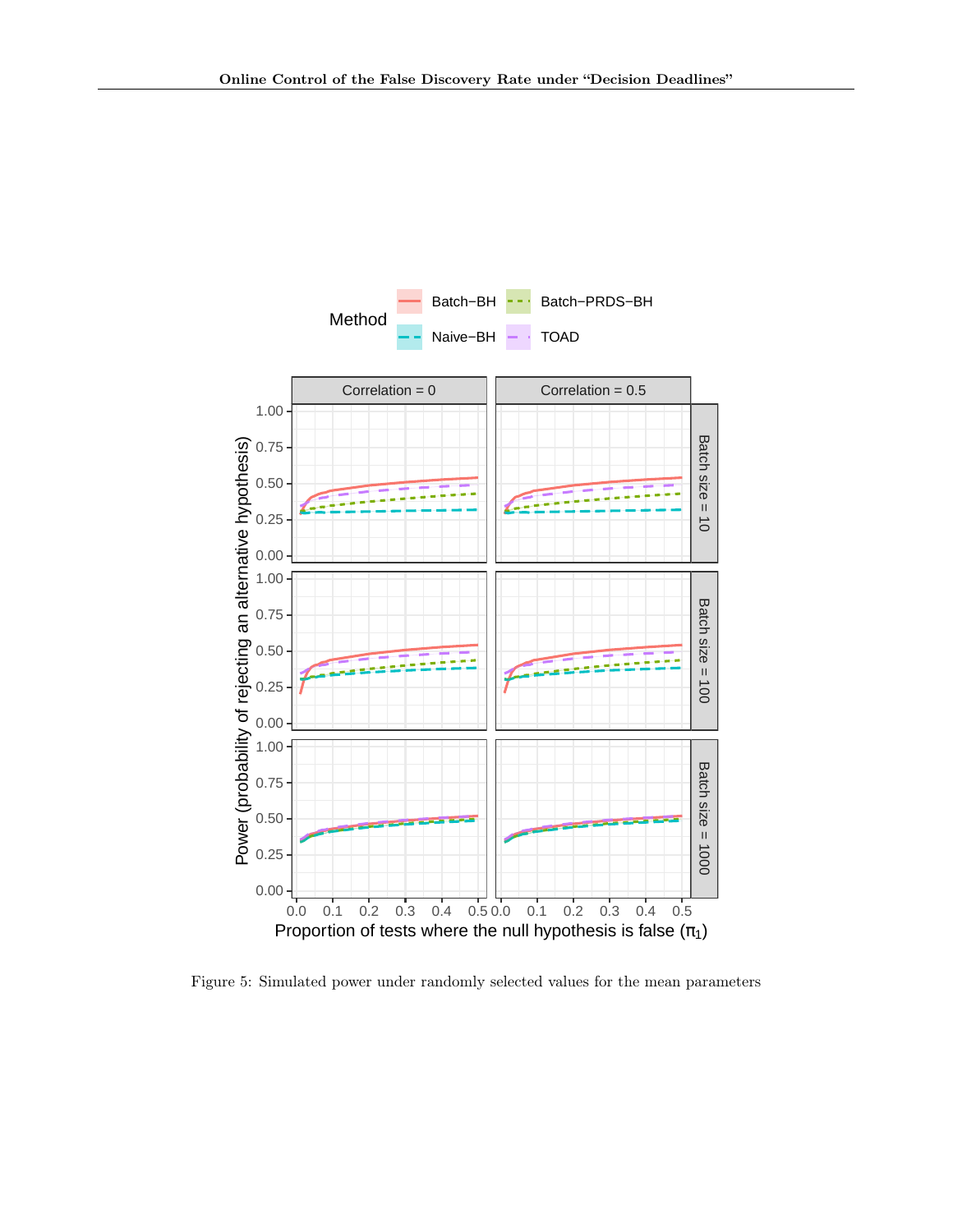

<span id="page-16-0"></span>Figure 6: Simulated FDR under randomly selected values for the mean parameters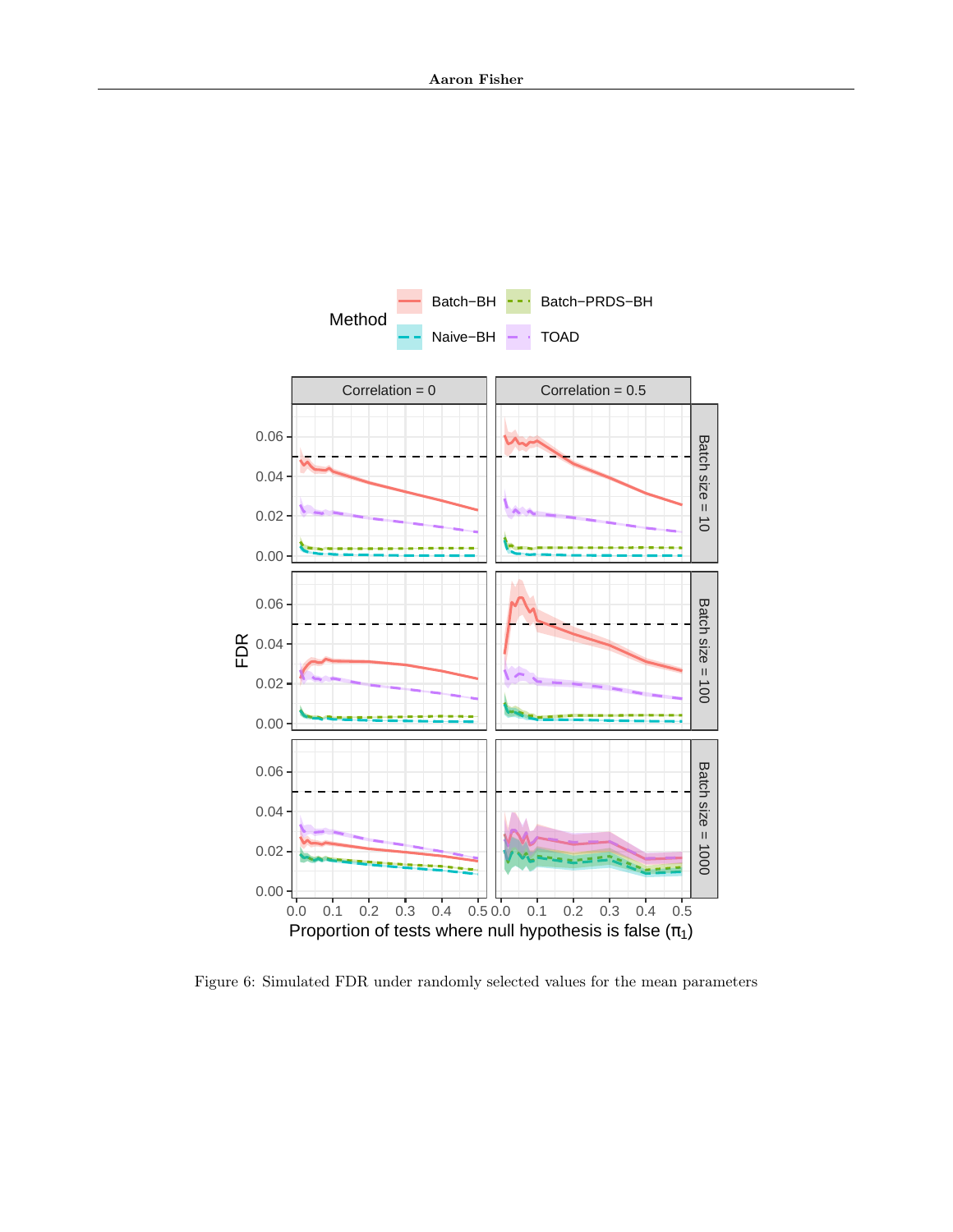

<span id="page-17-1"></span>Figure 7: FDR for credit card fraud dataset

# F Example Analysis of Fraud Detection in Credit Card Transaction Data

Next, we study a dataset containing 48 hours of credit card transactions [\(Pozzolo et al., 2015\)](#page-7-15),<sup>[2](#page-17-0)</sup> which was also studied by [Zrnic et al.](#page-7-7) [\(2020\)](#page-7-7). Each transaction is time-stamped and labeled as either fraudulent or not. Rather that including features such as price and location for each transaction, the dataset instead contains the first 28 principal components generated from such features, in order to preserve confidentiality.

In this setting, each transaction i is associated with a null hypothesis  $H_i$  that the transaction is credible. Rejecting this hypothesis amounts to flagging the transaction as fraudulent.

To generate p-values for each hypothesis, we follow the same procedure as [Zrnic et al., 2020.](#page-7-7) We first randomly partition the dataset into three subsets. Using the first subset (60% of transactions), we train a logistic regression model applied to all principle components and the time-stamp, with fraud status as the outcome. The output of this model, the predicted probability of a transaction being fraudulent, will serve as our test statistic for each hypothesis. Next, using the second subset (20% of transactions), we apply this model to all non-fraudulent transactions to obtain a null distribution for our test statistic. Finally, for each of the remaining transactions, we use our model to generate a test statistic, the estimated the probability of fraud, and compare this test statistic against our null distribution to generate a p-value.

Given a series of  $t_{\text{max}}$  such p-values, we apply TOAD with constant tuning parameters  $A_1 = A_2 = \cdots = A_{t_{\text{max}}}$  $1/t_{\text{max}}$  and an alpha level of 0.1. Let  $T_i$  be the time-stamp for the i<sup>th</sup> transaction (in seconds). We define  $n_{\text{sec}}$ to be a tuning parameter equal to the number seconds we have to make a decision about each transaction, and define each decision deadline as  $d_i = \max\{i' : |T_{i'} - T_i| \le n_{\text{sec}}\}$ . That is,  $d_i$  is the index of the last hypothesis that is tested within  $n_{\text{sec}}$  seconds of  $H_i$ . We consider tuning parameter values  $n_{\text{sec}} \in \{10, 100, 1000, 1000\}$ . In order to estimate FDR and power for each setting, we repeat the procedure over 100 different, random training partitions and average the results.

As comparator methods, we again consider the Batch<sub>BH</sub> and Batch<sub>BH</sub> algorithms [\(Zrnic et al., 2020\)](#page-7-7). We define the "group" or "batch" label for  $H_1$  as  $g_1 = 1$ , and define subsequent batch labels sequentially, as  $g_i = g_{i-1}$ if  $T_i - \min_{\{i' \leq i : g_{i'} = g_i\}} T_{i'} \leq n_{\text{sec}}$  and  $g_i = g_{i-1} + 1$  otherwise. Thus, each batch lasts for no more than  $n_{\text{sec}}$ seconds, although there may be time gaps between batches. This ensures that, for any transaction,  $Batch_{BH}$  and Batch<sub>BH</sub> both deliver a final decision within  $n<sub>sec</sub>$  seconds of that transaction.

Figures [7](#page-17-1) and [8](#page-18-1) show the results, which are comparable to those of our simulations. Batch<sub>BH</sub> typically produces the highest power, but can inflate FDR by up to a factor of 2. Of the methods that control FDR at the desired rate, TOAD produces the highest power.

<span id="page-17-0"></span><sup>2</sup><https://www.kaggle.com/mlg-ulb/creditcardfraud>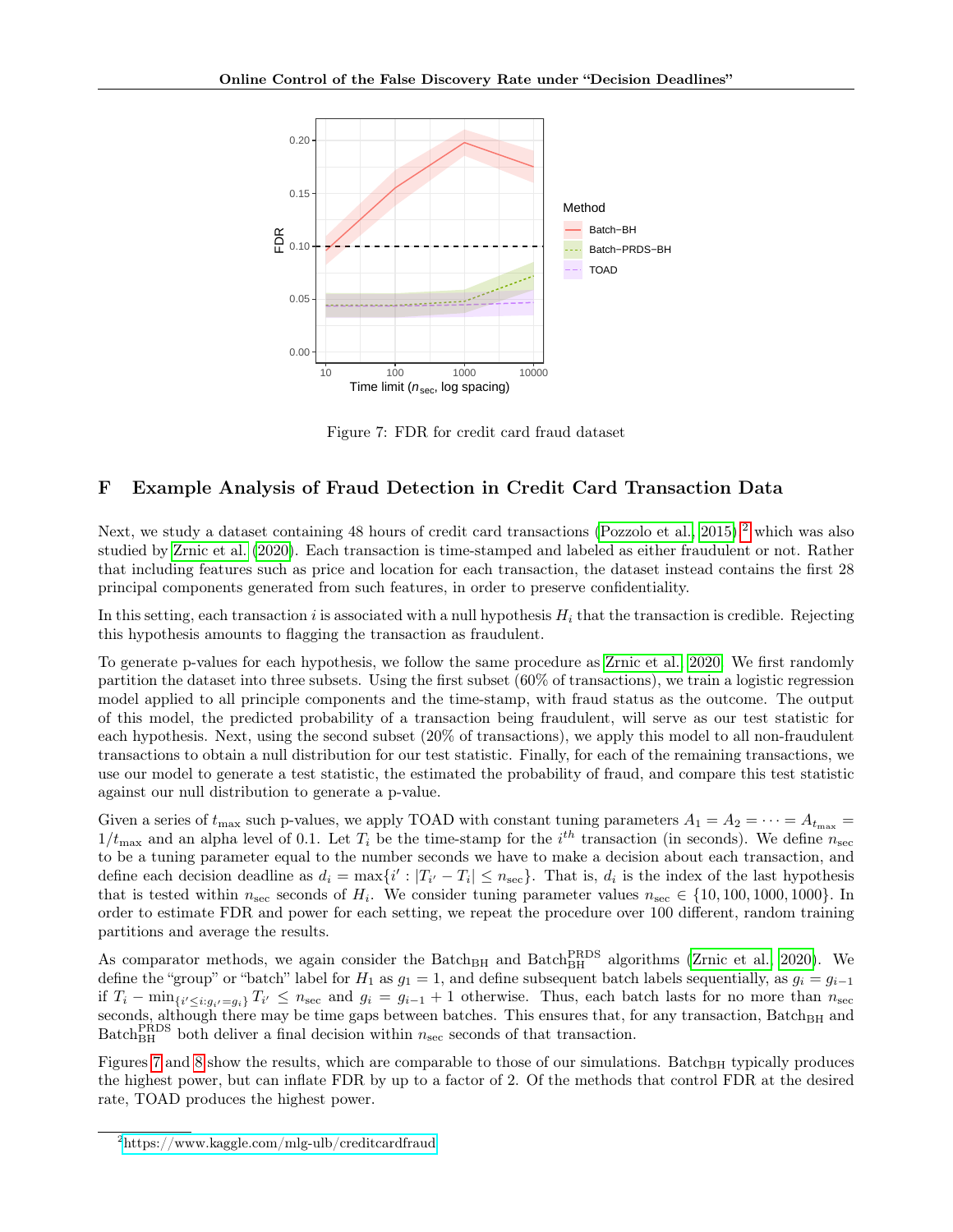

<span id="page-18-1"></span>Figure 8: Power for credit card fraud dataset

| <b>STAGE</b>   | $H_t$             | <b>OPTION 1</b> | <b>OPTION 2</b> |
|----------------|-------------------|-----------------|-----------------|
| (t)            |                   | FOR $A_t$       | FOR $A_t$       |
|                | $H^{(1)}$         | $1/3\,$         | $1/3\,$         |
| $\mathfrak{D}$ | $\tilde{H}^{(2)}$ | 1/3             |                 |
| 3              | $\tilde{H}^{(3)}$ |                 | $1/3\,$         |
|                | $\tilde{H}^{(2)}$ |                 | 1/3             |
| 5              | $\tilde{H}^{(3)}$ | /3              |                 |

<span id="page-18-2"></span>Table 1: Online Hypothesis Reordering

Table 1 Caption: The first column shows the stage index for a 5-stage experiment. The second column shows a sequence of hypotheses, including duplicates, to be tested in an online fashion at each stage. The third and fourth columns offer different choices for the tuning parameters  $A_2, \ldots, A_5$ , where the choice between these options can be made at the end of Stage 1 (i.e., after observing  $P_1$ ). Option 1 amounts to testing the hypotheses in the order  $\tilde{H}^{(1)}, \tilde{H}^{(2)}, \tilde{H}^{(3)},$  while Option 2 amounts to testing the hypotheses in the order  $\tilde{H}^{(1)}, \tilde{H}^{(3)}, \tilde{H}^{(2)}$ .

## <span id="page-18-0"></span>G Ignoring Hypotheses, and Adaptive Hypothesis Reordering

A central advantage of online procedures is their ability to selectively ignore hypotheses based on preliminary results. Here, we say that a hypothesis  $H_i$  is "ignored" if  $A_i = 0$  (see also Appendix B of [Ramdas et al., 2017](#page-7-4) for a similar discussion). Using the idea of ignoring hypotheses as a building block, we can quickly encompass other types of online strategies. For example, if the hypothesis sequence  $H_1, H_2, \ldots$  is sufficiently diverse, then we can effectively *define* our hypotheses adaptively by ignoring those hypotheses that are no longer of interest.

Similarly, ignoring hypotheses effectively lets us adaptively *reorder* the available hypotheses. For example, suppose that a researcher plans to test three unique hypotheses  $\tilde{H}^{(1)}, \tilde{H}^{(2)}, \tilde{H}^{(3)}$ , but wishes to test the last two in an adaptive order. This can be achieved by defining the expanded, 5-stage hypothesis sequence

$$
(H_1, H_2, H_3, H_4, H_5) = (\tilde{H}^{(1)}, \tilde{H}^{(2)}, \tilde{H}^{(3)}, \tilde{H}^{(2)}, \tilde{H}^{(3)}),
$$

shown in Table [1.](#page-18-2) From here, depending on how the parameters  $(A_2, A_3, A_4, A_5)$  are selected, the researcher can use the result of the first test to decide whether to test  $H^{(2)}$  before  $H^{(3)}$ , or vice versa (see details in Table [1\)](#page-18-2). The same approach can be used to reorder arbitrarily large hypothesis sets.

In order to leverage the benefits of ignoring hypotheses, we will need restrict the information used to define upcoming threshold parameters  $A_i$ . At present, our Assumption [2](#page-2-0) requires that future test statistics be conditionally uniform given the previous p-values, and such a condition can be impossible to satisfy if the hypothesis sequence